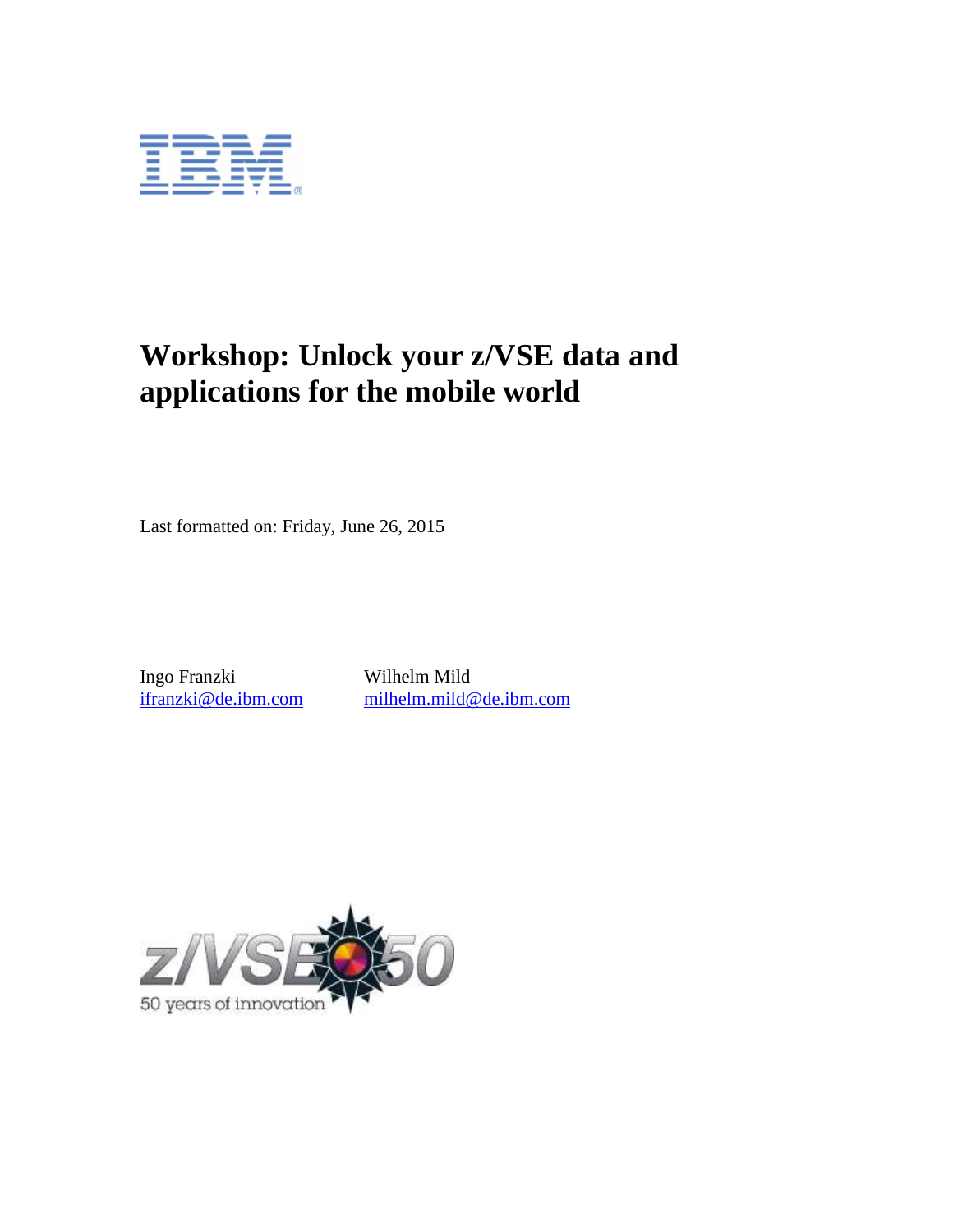## *Disclaimer*

This publication is intended to help VSE system programmers to set up infrastructure for their operating environments. The information contained in this document has not been submitted to any formal IBM test and is distributed AS IS. The information about non-IBM ("vendor") products in this manual has been supplied by the vendor and IBM assumes no responsibility for its accuracy or completeness. The use of this information or the implementation of any of these techniques is a customer responsibility and depends on the customer's ability to evaluate and integrate them into the customer's operational environment. While each item may have been reviewed by IBM for accuracy in a specific situation, there is no guarantee that the same or similar results will be obtained elsewhere. Customers attempting to adapt these techniques to their own environments do so at their own risk. Any pointers in this publication to external Web sites are provided for convenience only and do not in any manner serve as an endorsement of these Web sites. Any performance data contained in this document was determined in a controlled environment, and therefore, the results that may be obtained in other operating environments may vary significantly. Users of this document should verify the applicable data for their specific environment. Reference to PTF numbers that have not been released through the normal distribution process does not imply general availability. The purpose of including these reference numbers is to alert IBM customers to specific information relative to the implementation of the PTF when it becomes available to each customer according to the normal IBM PTF distribution process.

## *Trademarks*

The following terms are trademarks of International Business Machines Corporation in the United States, or other countries, or both:

| <b>CICS</b>      | <b>IBM</b> Language Environment | <b>VSE/ESA</b> | z/VSE |
|------------------|---------------------------------|----------------|-------|
| D <sub>B</sub> 2 | <b>BigInsights</b>              |                |       |

For a complete list of IBM Trademarks, see [www.ibm.com/legal/copytrade.shtml](http://www.ibm.com/legal/copytrade.shtml)

The following terms are trademarks of other companies:

Java and all Java-based trademarks and logos are trademarks or registered trademarks of Sun Microsystems, Inc. in the United States and/or other countries.

Linux is a registered trademark of Linus Torvalds in the United States, other countries, or both.

Microsoft, Windows, Windows XP, .Net, .Net logo, and the Windows logo are trademarks of Microsoft Corporation in the United States and/or other countries.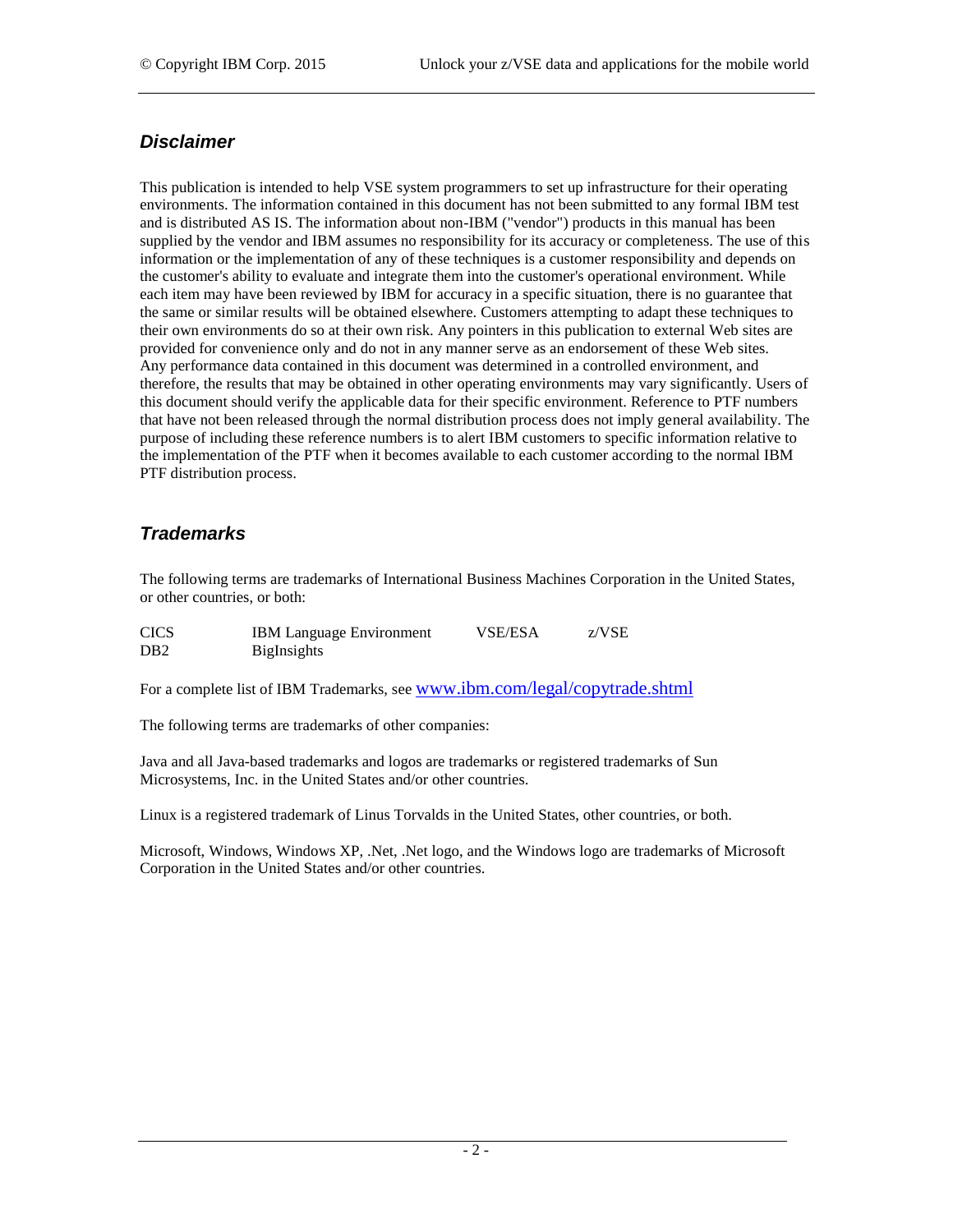## **1. Introduction**

The z/VSE e-business connectors enable you to integrate your z/VSE system into an e-business world. You can have real-time access to z/VSE resources (like VSE/VSAM, VSE/POWER, DL/I, Librarian, VSE/ICCF, console) from remote platforms.

The Java-based connector is part of the z/VSE e-business connectors component and consists of two parts:

- The z/VSE Connector Client provides the z/VSE Java class library, online documentation and programming reference (JavaDoc), and many samples including Java source code for writing web applications like applets, servlets, Enterprise Java Beans (EJBs) as well as mobile applications using the IBM MobileFirst platform.
- The z/VSE Connector Server is running on z/VSE and implements native access methods to VSE/VSAM, Librarian, VSE/POWER, ICCF (read-only), DL/1, allowing you to submit jobs, and access the z/VSE operator console.

The z/VSE Connector Client provides several examples and extensive online documentation about the z/VSE connectors, 2-tier and 3-tier environments, and writing z/VSE-based web or mobile applications. See the z/VSE Navigator application for a ready-to-run tool, which makes use of this class library.

The z/VSE Connector components are delivered as part of the z/VSE system as WBOOKs in PRD2.PROD. They are also available on the z/VSE Homepage:<http://ibm.com/zvse/downloads>



The goal of this Lab is to guide you step by step how to unlock and access your resources in z/VSE from a Linux on z Systems environment.

For that we will:

- 1. Install the z/VSE Connector client in Linux on z Systems
- 2. Access VSAM data from a Java program
- 3. Install and use VSE Navigator as graphical front-end
- 4. Show a demo with a MobileFirst App that accesses VSAM data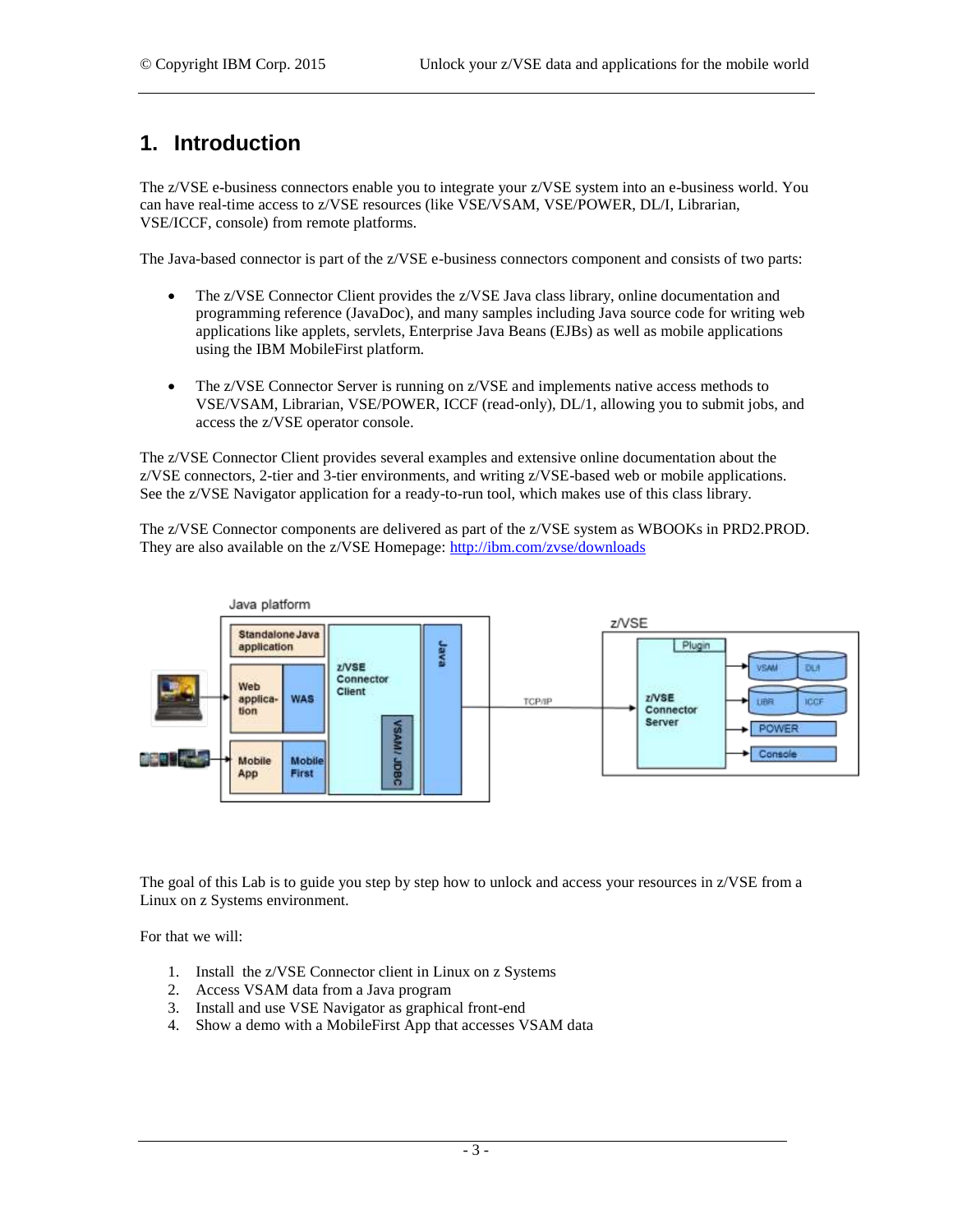## **2. Software prerequisites on Linux on z Systems**

## <span id="page-3-0"></span>*2.1. Work with a graphical user interface on Linux*

To install the z/VSE e-business Connectors it is recommended to use a graphical user interface to operate with Linux. That means a remote display system is required, which allows you to view a computing 'desktop' environment not only on the machine where it is running. Various X Servers can be used. VNCVIEWER is a client application with a similar functionality and is a client of the VNC server in Linux. VNC stands for Virtual Network Computing. It is used to display the X environment running on your Linux virtual machine. VNCVIEWER is different from having an X Server on your Workstation in that no state information is stored on the workstation, and it is platform independent.

We have already installed the product on your workstation and created an icon on the desktop. If you **double click the icon on your desktop** you will receive a window similar to the following:

| Server:     |            |  |
|-------------|------------|--|
| Encryption: | Always Off |  |

Enter the IP address of your Linux on z System machine and press "OK":

#### **192.168.18.(192-206):1**

You will then see a logon screen similar to the following:

|           | Welcome to Linux at MOBITM01 |
|-----------|------------------------------|
| Usemame:  | root                         |
| Password: |                              |
|           |                              |
|           |                              |
| Login     | Menu V                       |
|           |                              |

Enter the username and password:

**root**

**wluser1**

and press "**Login**". You should then see the Linux desktop.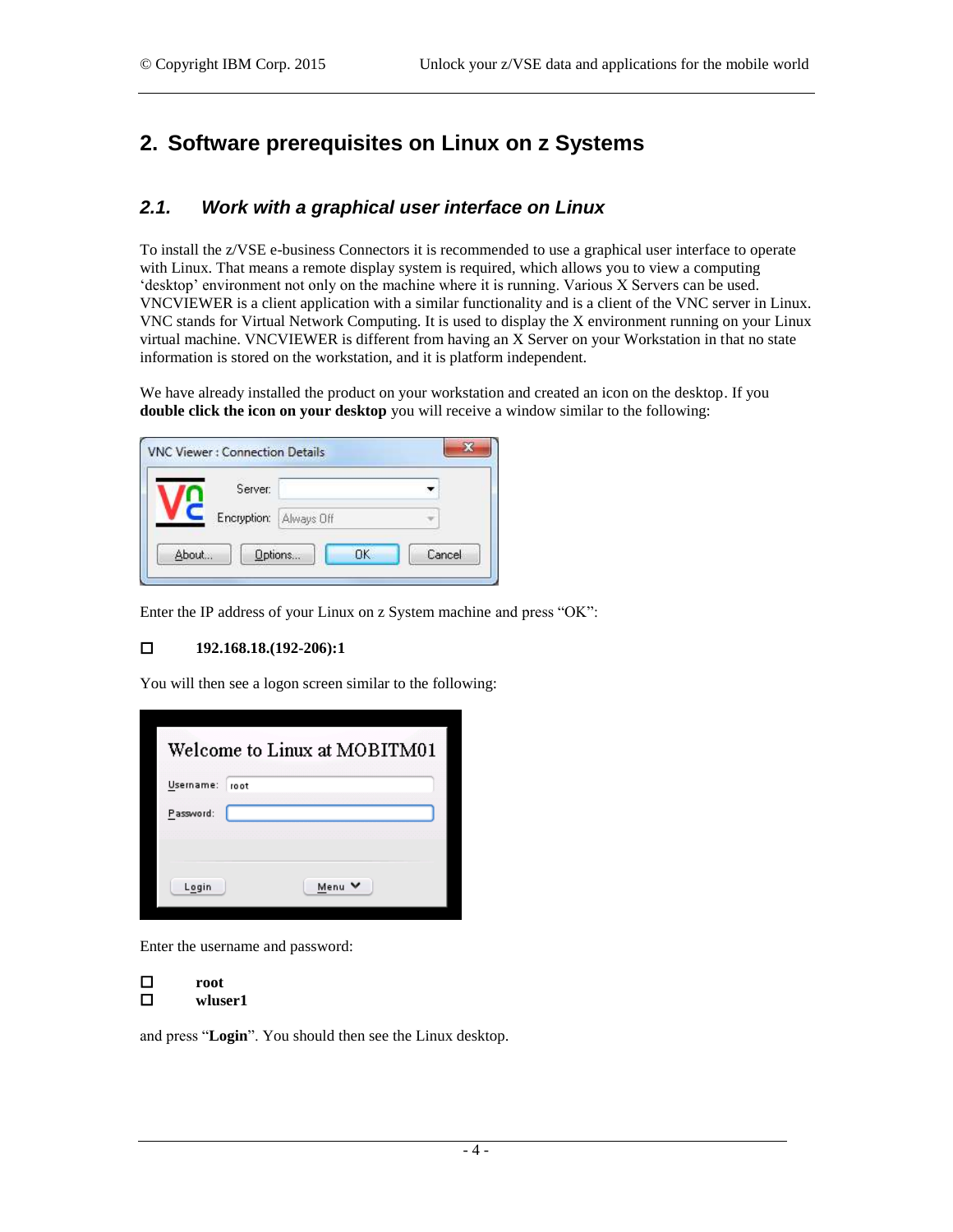## *2.2. Verify if a Java environment is installed*

In order to install and use the z/VSE Connectors, a Java environment is required on the workstation. For this workshop a **Java Environment 1.7** is already installed on your Linux system. If you plan to develop Java applications, you will need the **Java Developer Kit (JDK).**

To verify if a Java environment is available, open a terminal window:

#### **Click on the green Kickoff Application Launcher icon in the lower left corner of the Linux desktop**

**Then click on "Terminal" to open a terminal window.**



In the terminal window enter

#### **java –version**

You should see the Java version information similar to this:

| root: bash                                                                                                                                                                                                                                                                                                                                                                                                                                                                                                                                             | $\checkmark$ |  |
|--------------------------------------------------------------------------------------------------------------------------------------------------------------------------------------------------------------------------------------------------------------------------------------------------------------------------------------------------------------------------------------------------------------------------------------------------------------------------------------------------------------------------------------------------------|--------------|--|
| Scrollback Bookmarks<br>File<br>View<br>Settings<br>Help<br>Edit                                                                                                                                                                                                                                                                                                                                                                                                                                                                                       |              |  |
| $MOBITHOL: - = j$ ava version<br>iava version "1.7.0"<br>Java(TM) SE Runtime Environment (build pxz6470sr8fp10-20141219_01(SR8 FP10))<br>IBM J9 VM (build 2.6, JRE 1.7.0 Linux s390x-64 Compressed References 20141216 227497 (JIT enabled, AOT enabled)<br>J9VM - R26 Java726 SR8 20141216 0955 B227497<br>$-$ r11.607 20141003 74578.05<br>$\overline{\phantom{a}}$ it $\overline{\phantom{a}}$<br>- R26_Java726_SR8_20141216_0955_B227497_CMPRSS<br>GC<br>J9CL - 20141216 227497)<br>JCL - 20141217 01 based on Oracle jdk7u75-b12<br>$MOBIIM01:-x$ |              |  |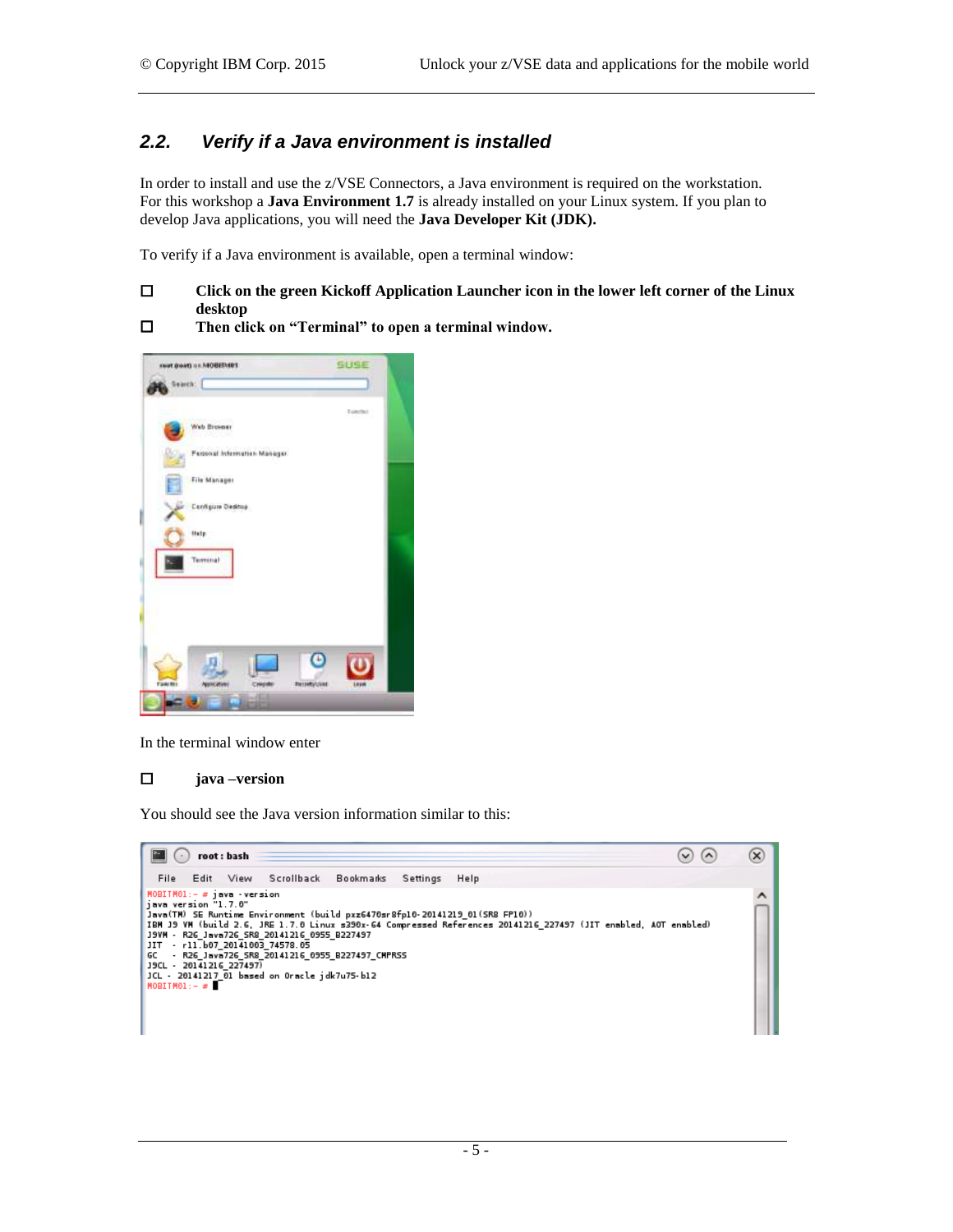## **3. Install and use the z/VSE Connector Client**

### <span id="page-5-0"></span>*3.1. Install the VSE Connector Client*

The z/VSE Connector components are delivered as part of the z/VSE system as WBOOKs in PRD2.PROD. They are also available on the z/VSE Homepage:<http://ibm.com/zvse/downloads>

For this workshop we have already downloaded the VSE Connector Client and have stored it in directory /**install/conn-install**

You will find there the file **vsecon520\_GA.zip**.

Open a terminal window and change into the **/install/conn-install** directory and then list the files:



vsecon520\_GA.zip vsenavi520.zip<br>NOBITM01:/install/conn-install #

Then unzip file **vsecon520\_GA.zip** into **/root/conn-install/:**

```
 unzip vsecon520_GA.zip –d /root/conn-install/
```

```
MOBITM01:/install/conn-install # unzip vsecon520_6A.zip -d /root/conn-install/
MOBITMOI:/install/comministall # unzip vset<br>Archive: vsecon520_6A.zip<br>inflating:/root/comministall/setup.bat<br>inflating:/root/comministall/setup.om<br>inflating:/root/comministall/setup.jar
   inflating: /root/conn-install/setup.sh
MOBITM01:/install/conn-install #
```
Change into directory **/root/conn-install** and then list the files:

```
 cd /root/conn-install
 ls
MOBITM01:/install/conn-install # cd /root/conn-install/
\texttt{MOBIIMOL}:-/conn-install \boldsymbol{x} is
setup.bat setup.cmd setup.jar setup.sh<br>MOBITM01:-/conn-install #
```
Files **setup.sh** is used to run the graphical installer for the VSE Connector Client. We have to change its mode to be executable (command **chmod +x setup.sh**):

#### **chmod +x setup.sh**

```
MOBITM01:-/conn-install # chmod +x setup.sh
MOBITM01:-/conn-install #
```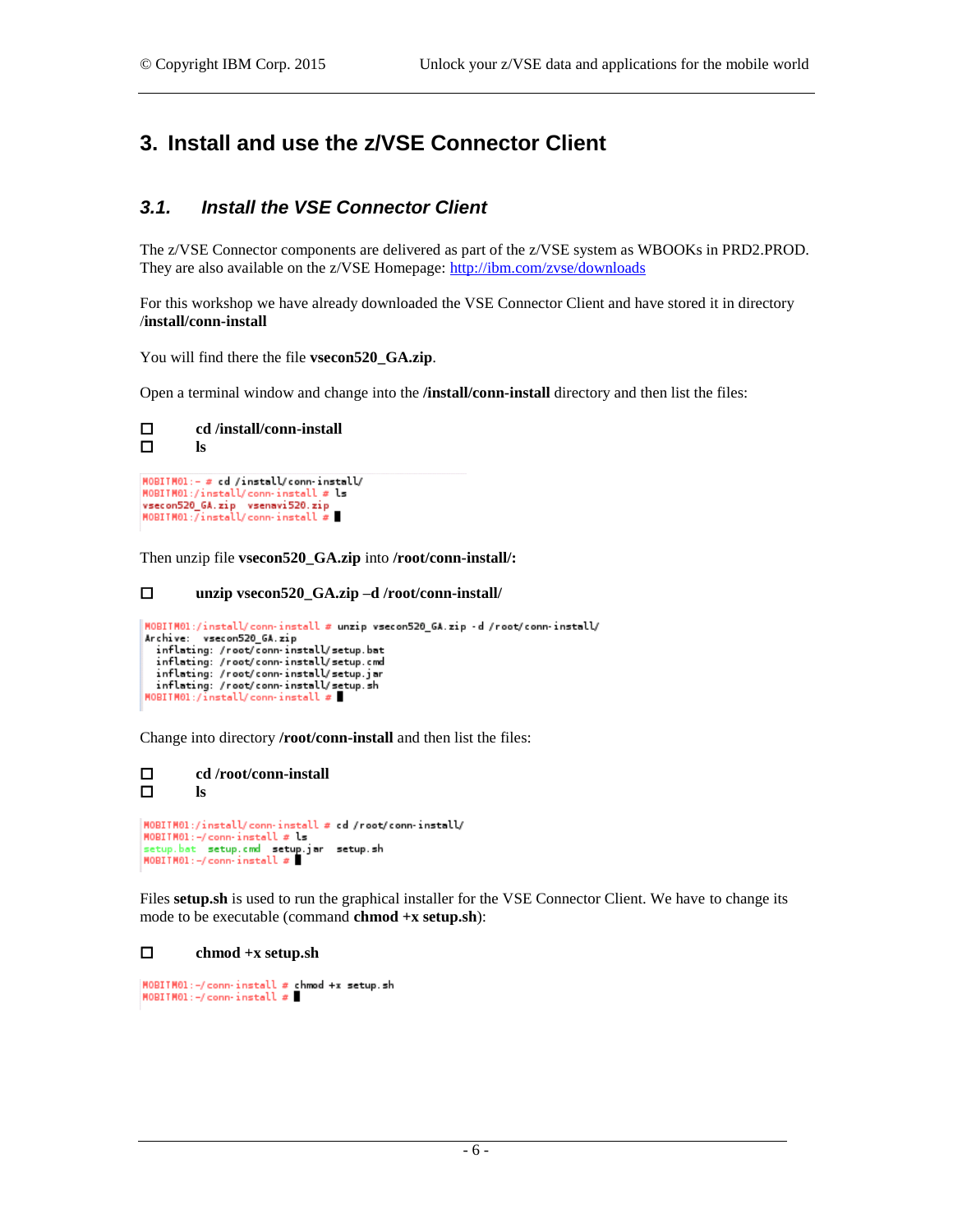Execute **setup.sh** to start the graphical installer for the VSE Connector Client:

#### **./setup**

A series of windows will appear:

| VSE Connector Client - Installation |                                                                                                                                          |        |  |
|-------------------------------------|------------------------------------------------------------------------------------------------------------------------------------------|--------|--|
| <b>V5.2 GA</b>                      | <b>VSE Connector Client</b><br>Welcome to the installation of 'VSE Connector Client'.<br>Press 'Next' to start the installation process. |        |  |
|                                     |                                                                                                                                          | Cancel |  |





Check the "**I accept the license agreement**" checkbox and press "**Next**"



Change the destination directory to **/root/VSEConnectorClient** and then press "**Next**".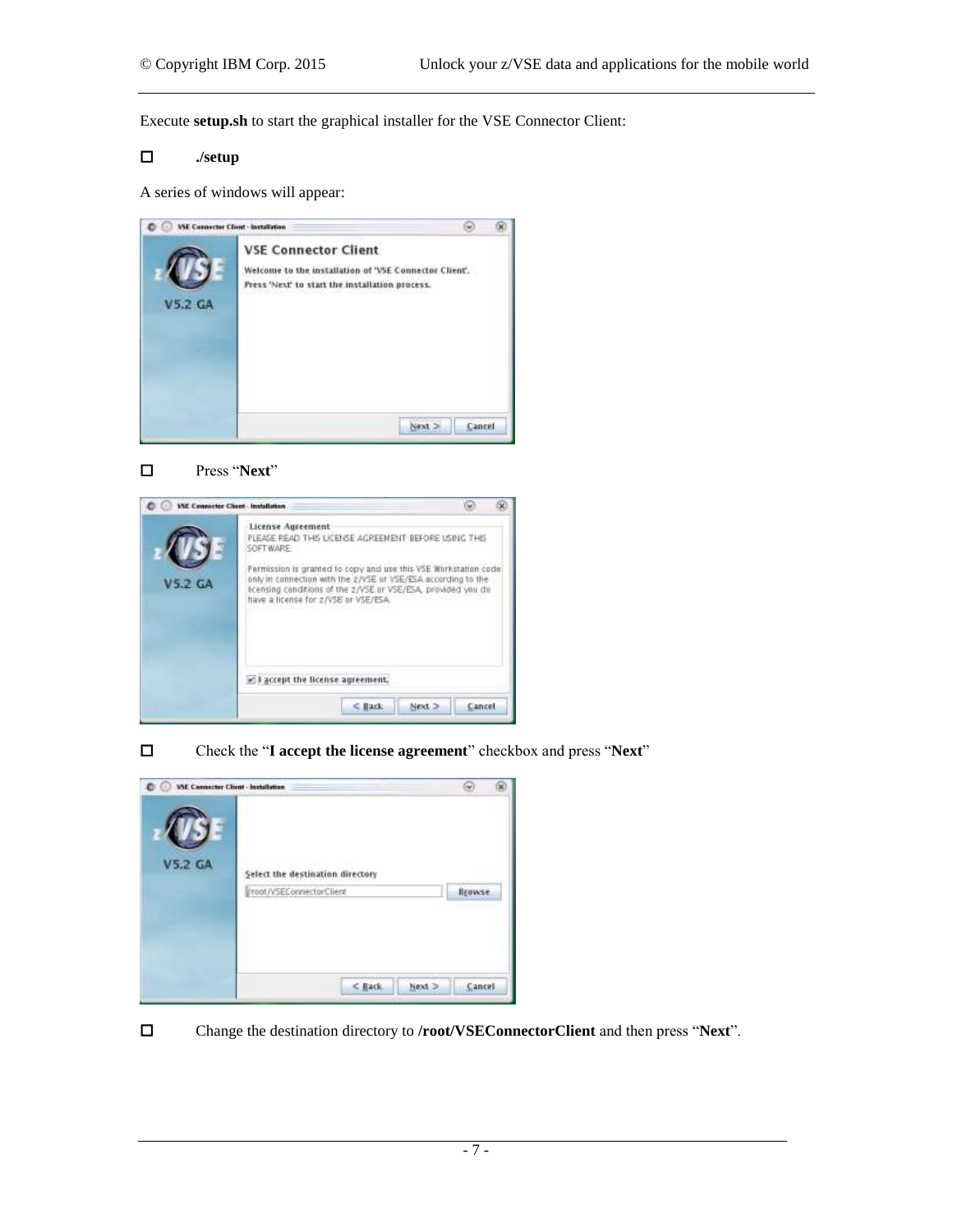

You can leave the program group name as is and press "**Next**".

| <b>VSE Connector Client - Installation</b> | ω                                                                                                                                                                         |        |  |
|--------------------------------------------|---------------------------------------------------------------------------------------------------------------------------------------------------------------------------|--------|--|
| <b>V5.2 GA</b>                             | Summary<br>Destination directory<br>a /root/VSEConnectorClient<br>Create program group on desktop<br>e Yes<br>Program group name<br><b>* IBM VSE/VSE Connector Client</b> |        |  |
|                                            | $<$ Each.<br><b>Start</b>                                                                                                                                                 | Cancel |  |



Review the summary information and then press "**Start**".



Check for successful installation and then press "**Next**".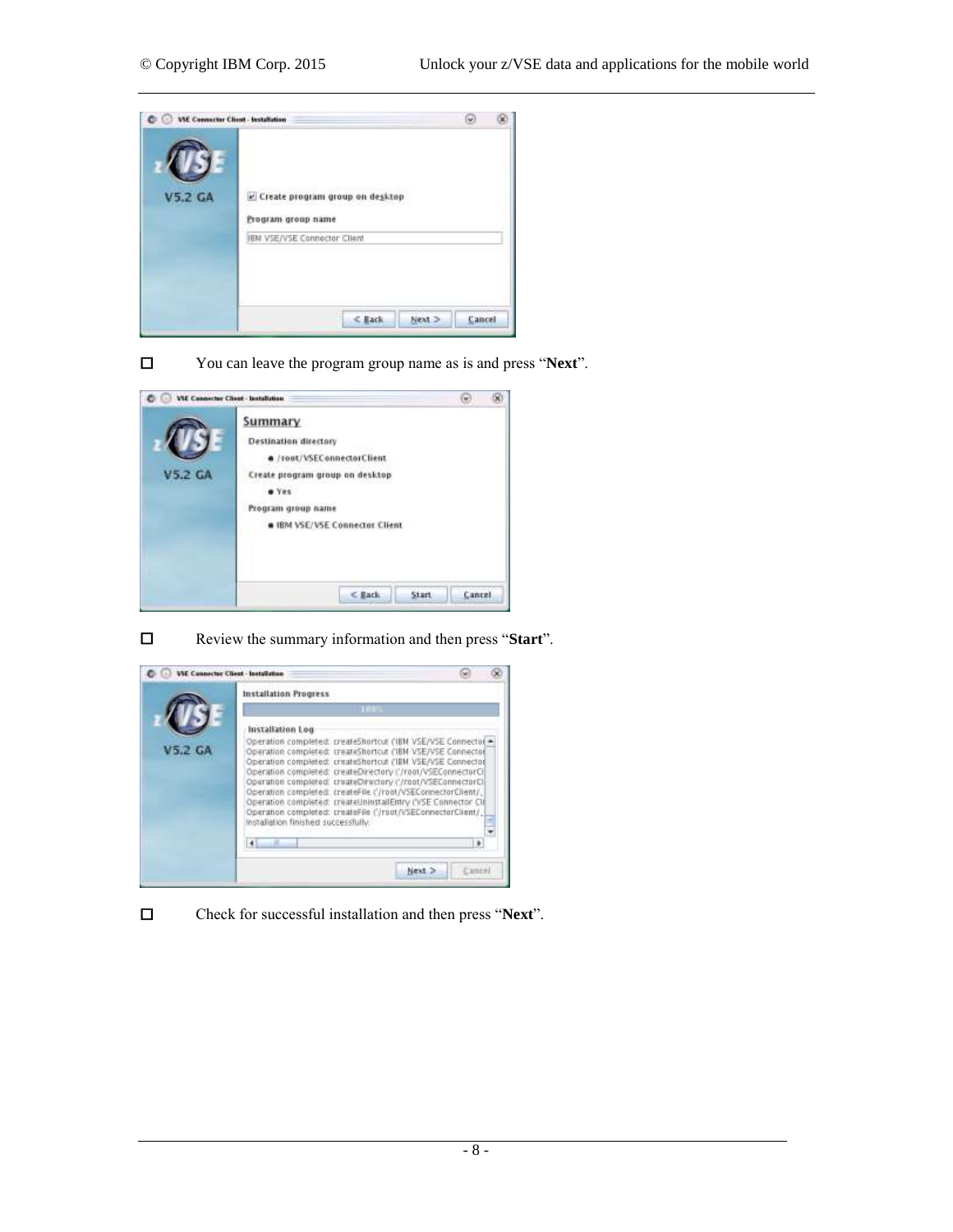

 $\Box$  Press "**Finish**" to close the installer.

You have now sucessfully installed the VSE Connector Client.

### *3.2. Verify the CLASSPATH and VSECON environment variable*

The installer has updated the **.bashrc** profile in the user's home directory (i.e. /root).

In a terminal window change to the home directory of root and display the .bashrc file:

```
 cd /root
 cat .bashrc
|HOBITHO1:-/conn-install/vsecon520_GA # cd /root<br>|HOBITHO1:- # cat .bashrc
# START OF LINES ADDED BY INSTALLER
export VSECON="/root/VSEConnectorClient"<br>export CLASSPATH="$CLASSPATH:/root/VSEConnectorClient/VSEConnector.jar:/root/VSEConnectorClient/cci.jar:/root/VSEConnec
torClient/ibmjsse.jar:/root/VSEConnectorClient/ibmpkcs.jar"
\# END OF LINES ADDED BY INSTALLER<br>HOBITHOL:- #
```
As you can see, the installer has added lines to export the environment variables CLASSPATH and VSECON.

Activate the updated .bashrc profile:

#### **source ~/.bashrc**

With this the environment variables should now be available for the current terminal session as well as all newly started processes and terminals. You can check as follows:

```
 echo $CLASSPATH
        echo $VSECONH OBITH01:- \bar{x} source -/.bashrc
```

```
MOBITM01:- # echo $CLASSPATH
ver not/VSEConnectorClient/VSEConnector.jar:/root/VSEConnectorClient/cci.jar:/root/VSEConnectorClient/ibmjsse.jar:/root/
VSEConnectorClient/ibmpkcs.jar
MOBITM01: - # echo $VSECON
/root/VSEConnectorClient
MOBITM01:-\pi
```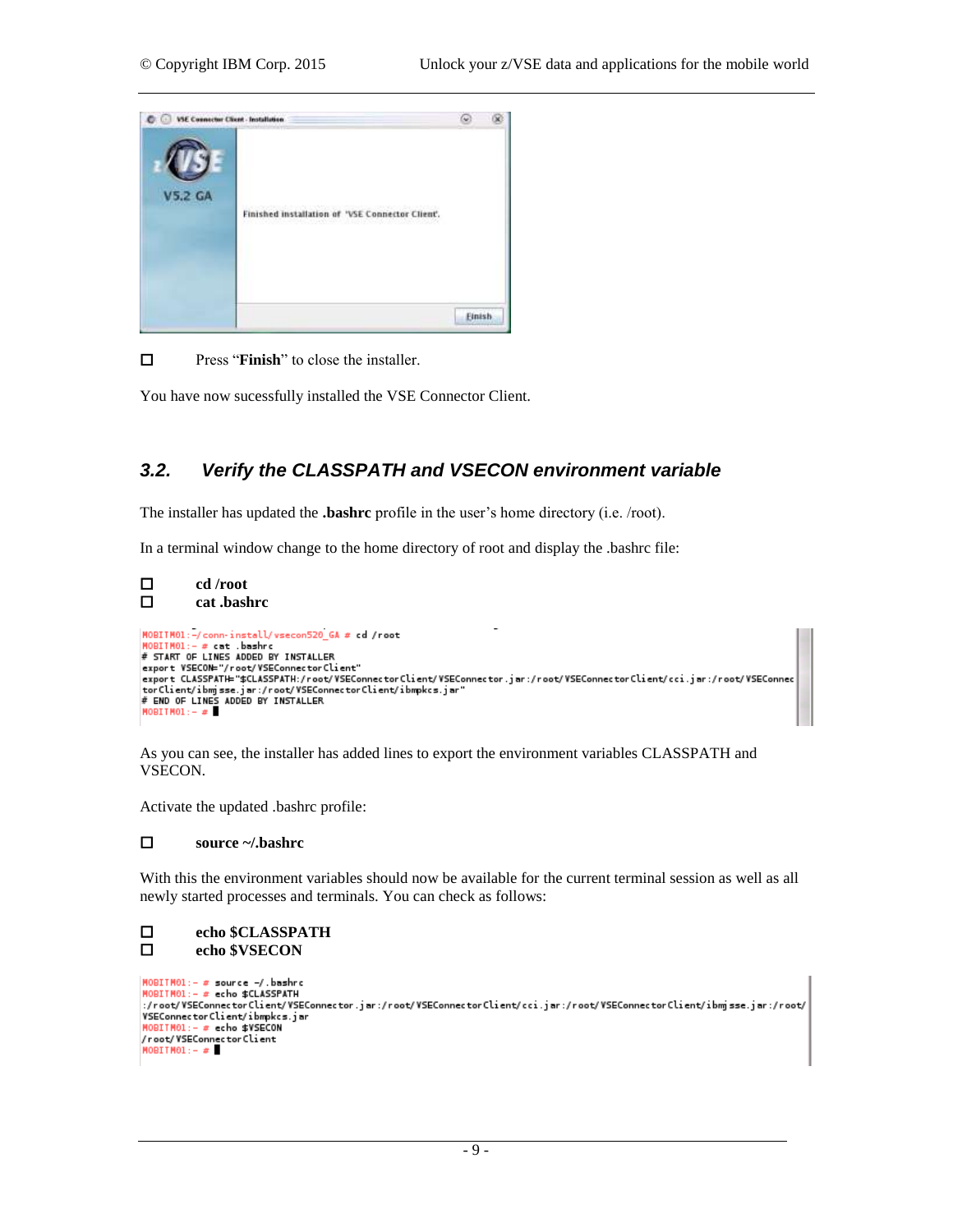### *3.3. Review the z/VSE Connector Client documentation*

The z/VSE Connector Client provides extensive documentation about the z/VSE connectors, 2-tier and 3 tier environments, and writing z/VSE-based web or mobile applications.

To open the documentation open file VSEConnectors.html (located in the installation directory /root/VSEConnectorClient) in a web browser (e.g. firefox).

Alternatively you can use the desktop icons that have been created by the installer:

- $\Box$  Move the mouse over the **IBM VSE** icon on your desktop
- A popup containing an icon named **VSE Connector Client** is shown. Move your mouse over that icon
- $\Box$  Another popup will open showing 3 icons. Click on the icon named **Online Doc and Samples.desktop**:



This will open a web browser showing the VSE Connector Client documentation:



Feel free to navigate through the pages and explore the posibilities of the VSE Connectors class library.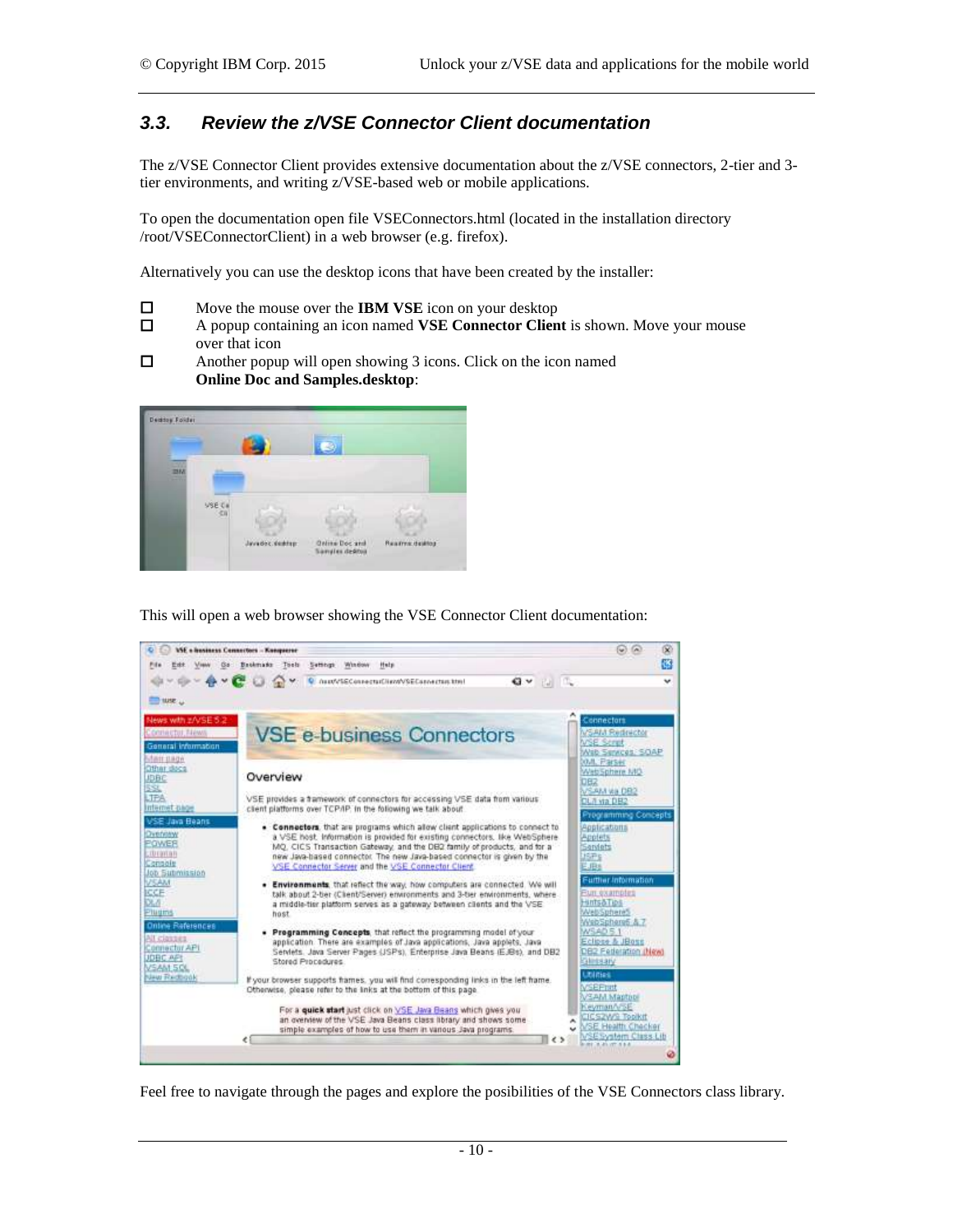### <span id="page-10-0"></span>*3.4. Run an example to see the VSE Connectors in action*

We will run the **VsamDisplayExample** which is provided as part of the VSE Connector Client installation in the samples subdirectory. The examples are provided in source code as well as in compiled versions.

You can learn more about this example by opening the VSE Connector Client documentation (see previous section):

Click on **Run examples** in the right side under **Further Information**

 Scroll down to the **VSAM Examples** section. We will use the second VSAM example listed there: **Display and change VSAM data example**

#### **VSAM Examples**

- . VSAM API example (Windows NT, 2000, XP, and OS/2)
- SAM API example (Windows 9x) Sample (Unix/Linux)
- · Example description
- 
- . Display and change VSAM data example (Windows NT, 2000, XP, and
- OS/2)<br>• Display and change VSAM data example (Windows 9x)
- lisplay and change VSAM data example (Unix/Linux)
- Example description

 Click on **Example description** to navigate to the detailed description of this example and explore the description.

We will now run this example. We have already prepared the z/VSE system side for this workshop. We have already defined the VSAM cluster **FLIGHT.ORDERING.FLIGHTS** in catalog **VSESP.USER.CATALOG** and have defined the map **FLIGHTS\_MAP.** 

For details about how to create a mapping for a VSAM cluster please refer to chapter "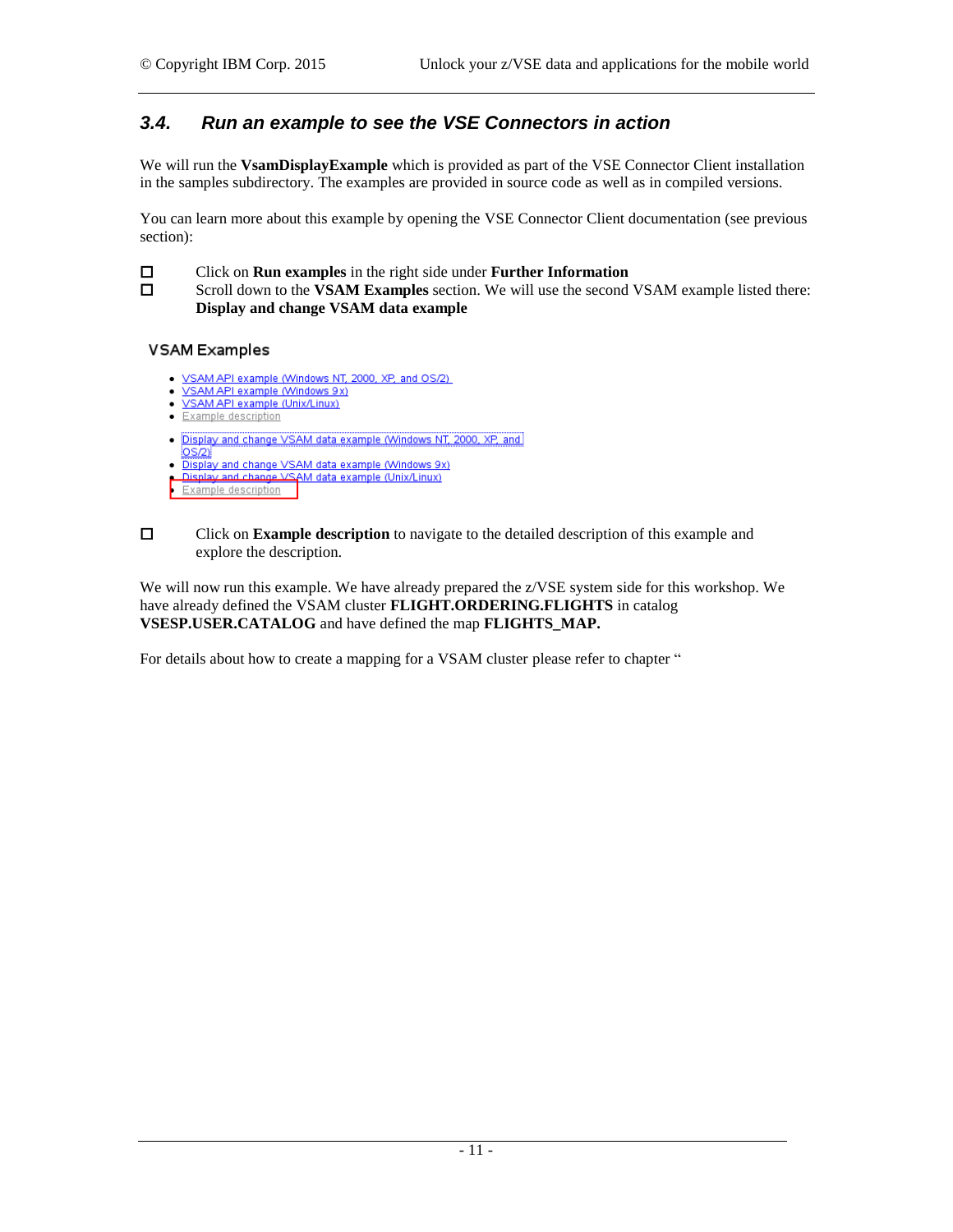[Appendix A: Mapping of a VSAM Record for remote access"](#page-19-0) on page [21.](#page-19-0)

To run the VsamDisplayExample, open a terminal window and change into the samples directory and then execute **VsamDisplayExample.sh** to start the example:

#### **cd /root/VSEConnectorClient/samples**

#### **./VsamDisplayExample.sh**

It will prompt you for the IP address of the z/VSE system, the VSE user-Id and the password.

| $\Box$ | 192.168.18.4 |                          |
|--------|--------------|--------------------------|
| $\Box$ | TExx         | (xx is your team number) |
| $\Box$ | teamxx       | (xx is your team number) |

The example now connects to the z/VSE system and lists the records contained in VSAM cluster FLIGHT.ORDERING.FLIGHTS using the map FLIGHTS MAP. The output runs over several pages, so you may have to scroll up to see the beginning.

```
MOBITM01:- # cd /root/VSEConnectorClient/samples/
 MORITMOL: - / VSECo
                                                    ent/samples # /VsamDisplayExample.sh
Please enter your VSE IP address:
Please enter your YSE IP addre<br>192.168.18.4<br>Please enter your YSE user ID:<br>TEO1<br>Please enter password:
team Ol Connection<br>Connection and VSE system<br>Cetting caseds from EliGHT ARDERI
Setting records from FLIGHT.ORDERING.FLIGHTS...<br>Records in file FLIGHT.ORDERING.FLIGHTS :
Necord 0:<br>FLIGHT_NUMBER (Key) : 34<br>START : Munich<br>DESTINATION : Stuttgart<br>DESTINATION : Stuttgart<br>ARRIVAL : 18:20<br>ARRIVAL : 18:20<br>SEATS : 50
SEATS : 50
 RESERVED : 23
PRICE : 120<br>AIRLINE : Lufthansa
Total record length in bytes: 86
```
At the end of the listing, it allowes you to add new flights into the VSAM cluster.

#### **Enter the required information, see example below. Plese use a unique flight number to avoid duplicate key errors. I.e. use your team number.**

```
. . . . . . . . . . . . . . . . . .
Please enter a new flight number
(Enter a negative value to quit)
CONTRACT A REGISTER WALKER COMMUNIST<br>Please enter value for field START (Length = 20)<br>RINGHAMTON
BINGHANTON
BINGHAMION<br>Please enter value for field DESTINATION (Length = 20)<br>NEW YORK
nce<br>Please enter value for field DEPARTURE (Length = 5)<br>10:30
Please enter value for field ARRIVAL (Length = 5)
11:30Please enter value for field SEATS (Length = 4)
150
Please enter value for field RESERVED (Length = 4)
Please enter value for field PRICE (Length = 4)
200
Please enter value for field AIRLINE (Length = 20)
IBM Airline
New record added to cluster
Please press ENTER to continue
```
You can run the example again to display the so far added flights. Since you all share the same VSAM cluster, you will also see the flights that have been added by the other teams.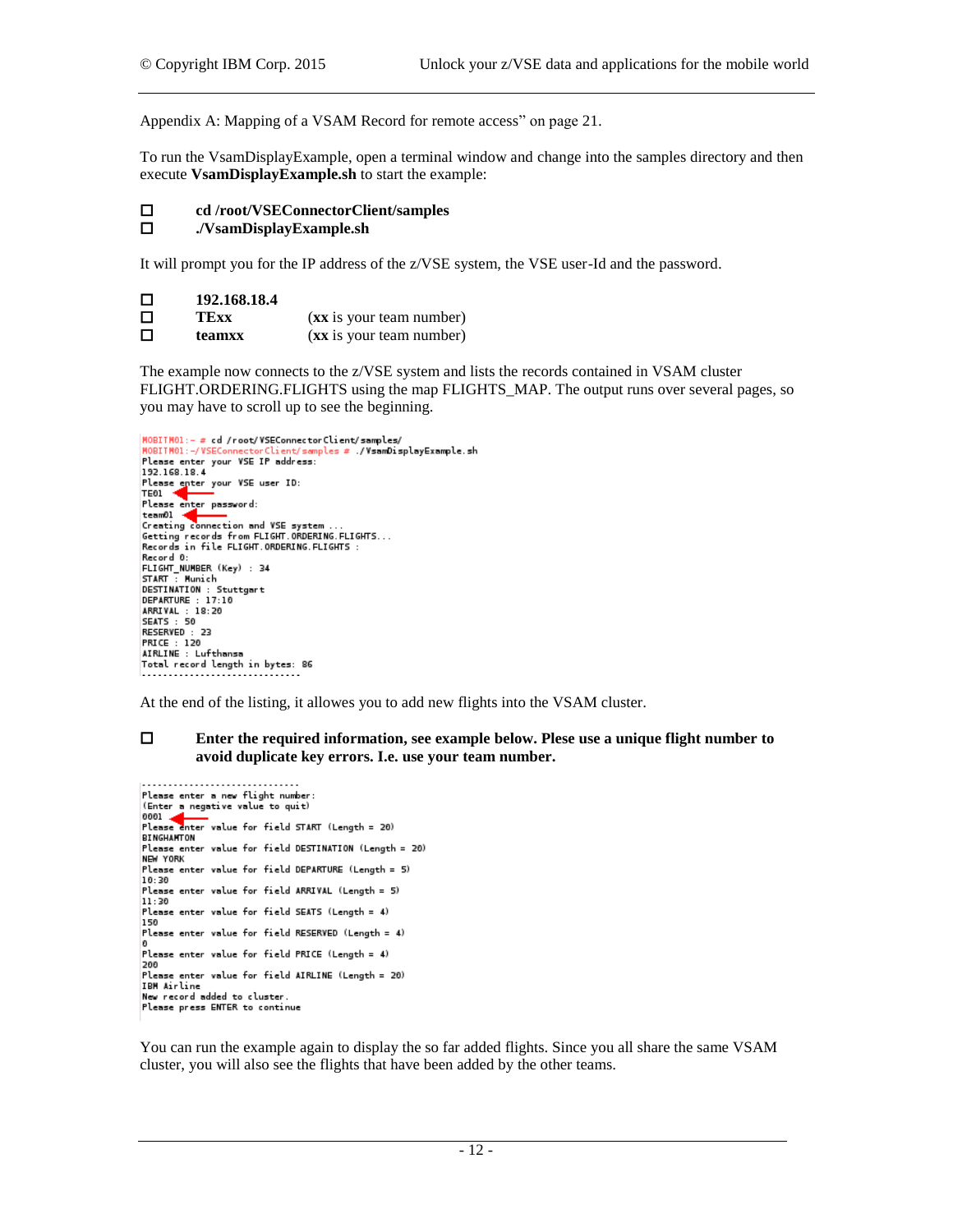## **4. Install and use the VSE Navigator**

### *4.1. Install the VSE Navigator*

The VSE Navigator tool can be downloaded from the z/VSE Homepage:<http://ibm.com/zvse/downloads>

For this workshop we have already downloaded the VSE Navigator and have stored it in directory **/install/conn-install**

You will find there the file **vsenavi520.zip**.

Open a terminal window and change into the **/install/conn-install** directory and then list the files:



 $\texttt{HOBITMOL}:\texttt{/install/conn-install} \neq \texttt{ls}$ vsecon520\_GA.zip vsenavi520.zip<br>MOBITM01:/install/conn-install #

Then unzip file **vsenavi520.zi**p into **/root/navi-install/**:

#### **unzip vsenavi520.zip -d /root/navi-install/**

```
MOBITM01:/install/conn-install # unzip vsenavi520.zip -d /root/navi-install/
Archive: vsenavi520.zip
 inflating: /root/navi-install/setup.bat
 inflating: /root/navi-install/setup.cmd
 inflating: /root/navi-install/setup.jar
 inflating: /root/navi-install/setup.sh
MOBITM01:/install/conn-install #
```
Change into directory **/root/navi-install** and then list the files:

```
 cd /root/conn-install
 ls
 MOBITM01:/install/conn-install # cd /root/navi-install/
 MOBITM01:-/navi-install # ls
HOBITHOI:-/navi-install# Ls<br>setup.bat setup.cmd setup.jar setup.sh<br>HOBITHOI:-/navi-install#
```
Files **setup.sh** is used to run the graphical installer for the VSE Navigator. We have to change its mode to be executable (command **chmod +x setup.sh**).

#### **chmod +x setup.sh**

```
MOBITM01:-/navi-install # chmod +x setup.sh
H OBITM01:-/navi-install x
```
Execute **setup.sh** to start the graphical installer for the VSE Navigator:

#### **./setup**

A series of windows will appear, very similar to the installation of the VSE Connector Client in chapter [3.1](#page-5-0) on pag[e 6.](#page-5-0) Click through the installation panels, but make sure that you change the destination directory:

#### **/root/VSENavigator**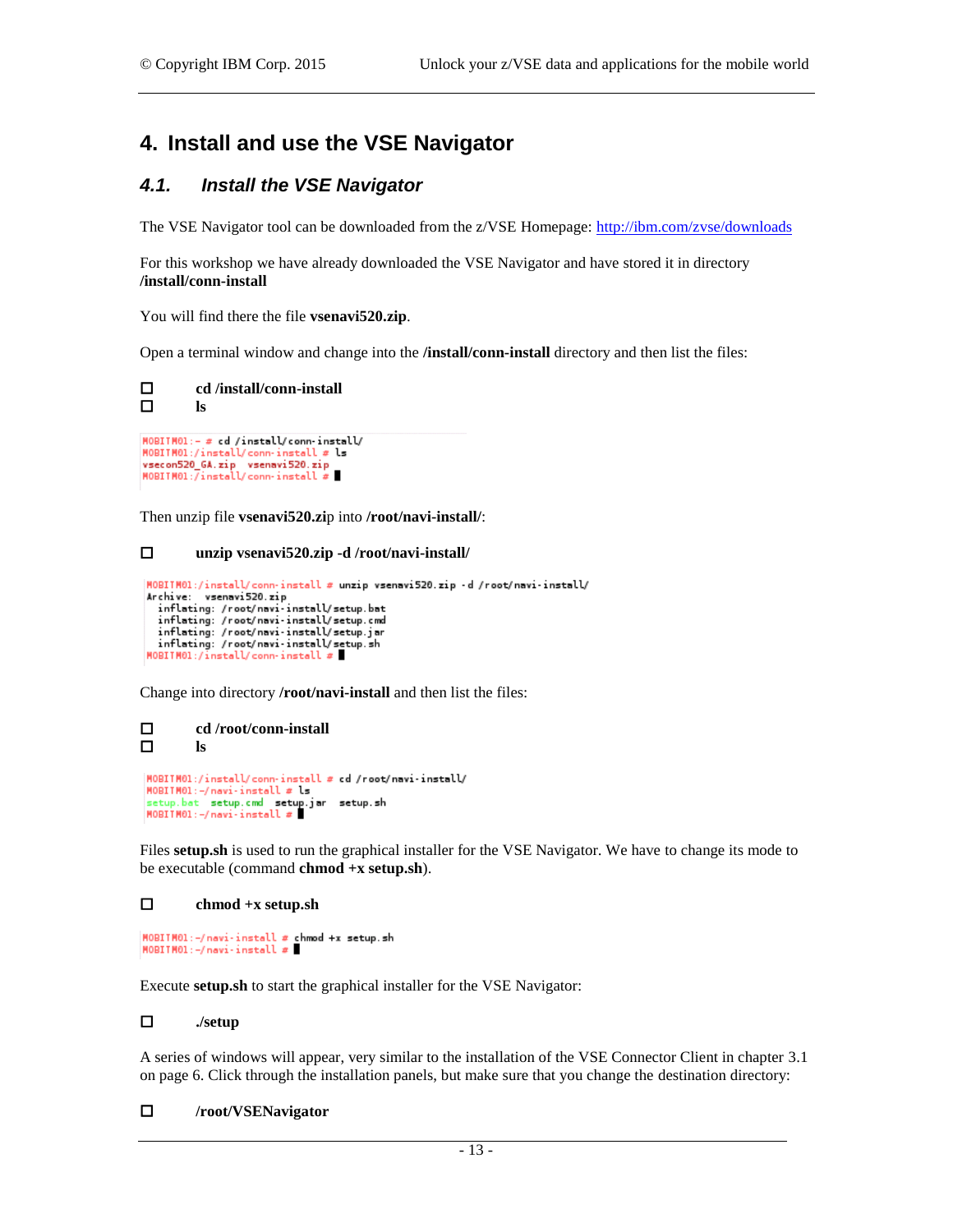

□ Once the installer is finished, press "**Finish**" to close the installer.

You have now sucessfully installed the VSE Navigator.

## *4.2. Run the VSE Navigator*

To run the VSE Navigator either open a terminal window and change into directory **/root/VSENavigator** and then execute **./run.sh**, or use the desktop icons that have been created by the installer:

- Move the mouse over the **IBM VSE** icon on your desktop.
- A popup containing an icon named **VSE Navigator** is shown. Move your mouse over that icon.
- Another popup will open showing 2 icons. Click on the icon named **VSE Navigator.desktop**



In case you get an Error like the following, you must logout and logon from Linux so that the desktop environment also knows the environment variables set by the .bashrc profile.

Error: VSEConnector.jar missing.<br>..................................  $(Press enter ...)$ 

 To logout, click on the green Kickoff Application Launcher icon in the lower left corner of the Linux desktop

- then click on "**Leave**"
- then click on "**Logout**"
- $\Box$  Confirm the Logout on the next dialog box.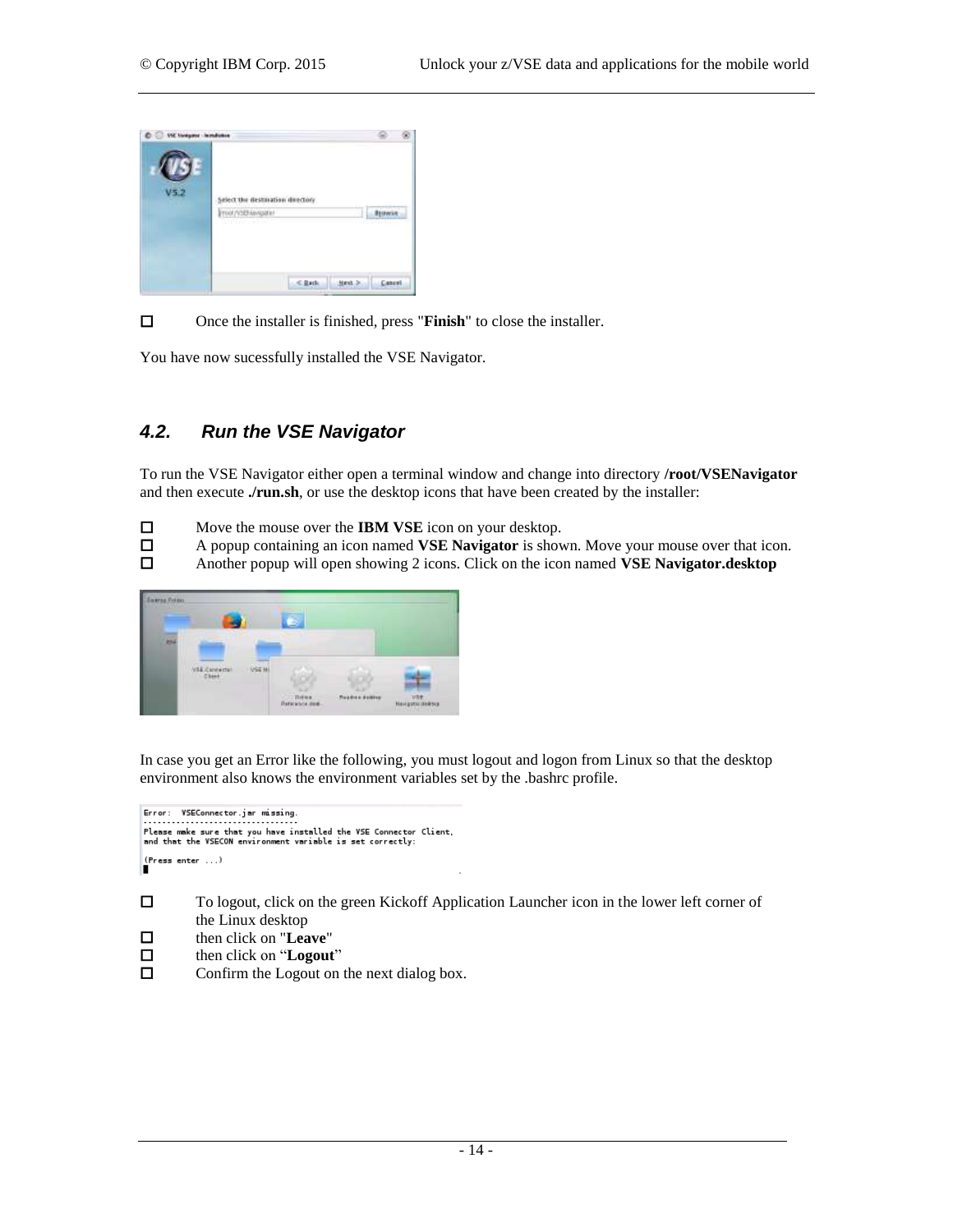

This will end your VNC session.

#### **Reconnect using the VNC viewer as explained in chapter [2.1](#page-3-0) on pag[e 4.](#page-3-0)**

When you run the VSE Navigator the first time, a series of Initial Setup panels will appear. Carefully fill out or adapt the required settings as follows:



You can keep the Metal look and feel and press "**Next >>**".

| <b>VSE Navigator - Initial Setup - Step 2 of 3</b>         |
|------------------------------------------------------------|
| Root directory:   root/VSEHavigator                        |
| Temporary directory: //root/VSENavigator/Temp              |
| Download directory: /root/VSENavigator/Download            |
| Skeletons directory: /root/VSEI/avigator/Skeletons         |
| MSHP directory: /root/VSENavigator/Mshp                    |
| Submitted jobs directory: /root/VSENavigator/Submittedjobs |
|                                                            |
| Next >>                                                    |
|                                                            |

You can keep the prefilled directories and press "**Next >>**".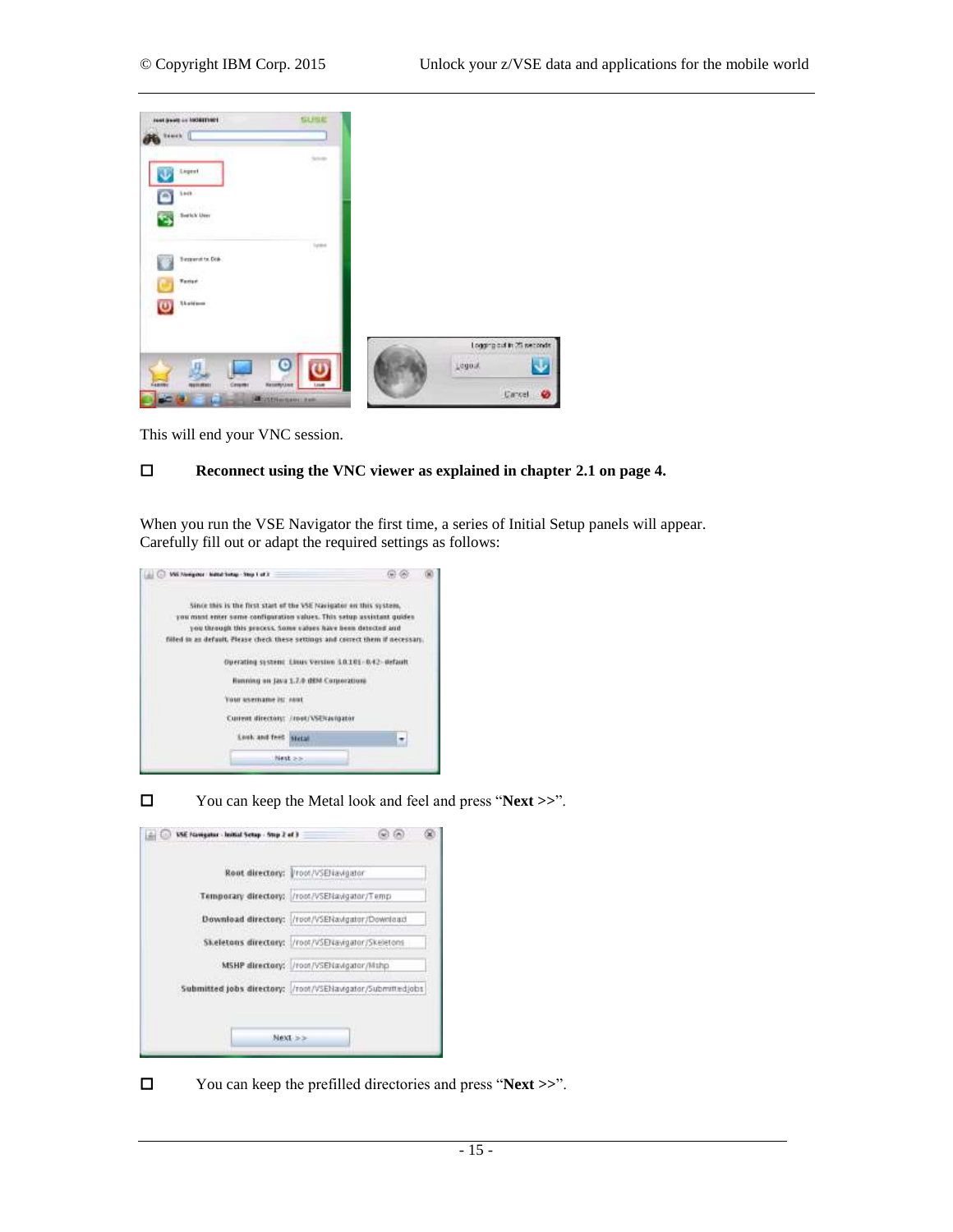|                   | To create some default file associations, Setup needs to<br>know which programs you want to use. Please specify or correct.<br>the values if necessary. |         |
|-------------------|---------------------------------------------------------------------------------------------------------------------------------------------------------|---------|
| Text editor:      | <b>KWEE</b>                                                                                                                                             | Select  |
| Text viewer.      | <b>KWTE</b>                                                                                                                                             | Select  |
| File compare took | <b>IVWTHE</b>                                                                                                                                           | Select  |
| Web browser:      | firefox.                                                                                                                                                | Select  |
| Console Tont:     | Monospaced<br>Size:<br>٠                                                                                                                                | 34<br>٠ |
| Console logfiler  | /root/VSENavigator/Console.log                                                                                                                          | Select  |



 Change the Text editor, Text viewer and File copare tool and specify **kwrite** Then press "**Finish**"

An initial configuration is now created with the settings you just specified and the VSE Navigator will start up.



On the first startup, the "What's new" help page is also opened in the web browser. You may close the web browser.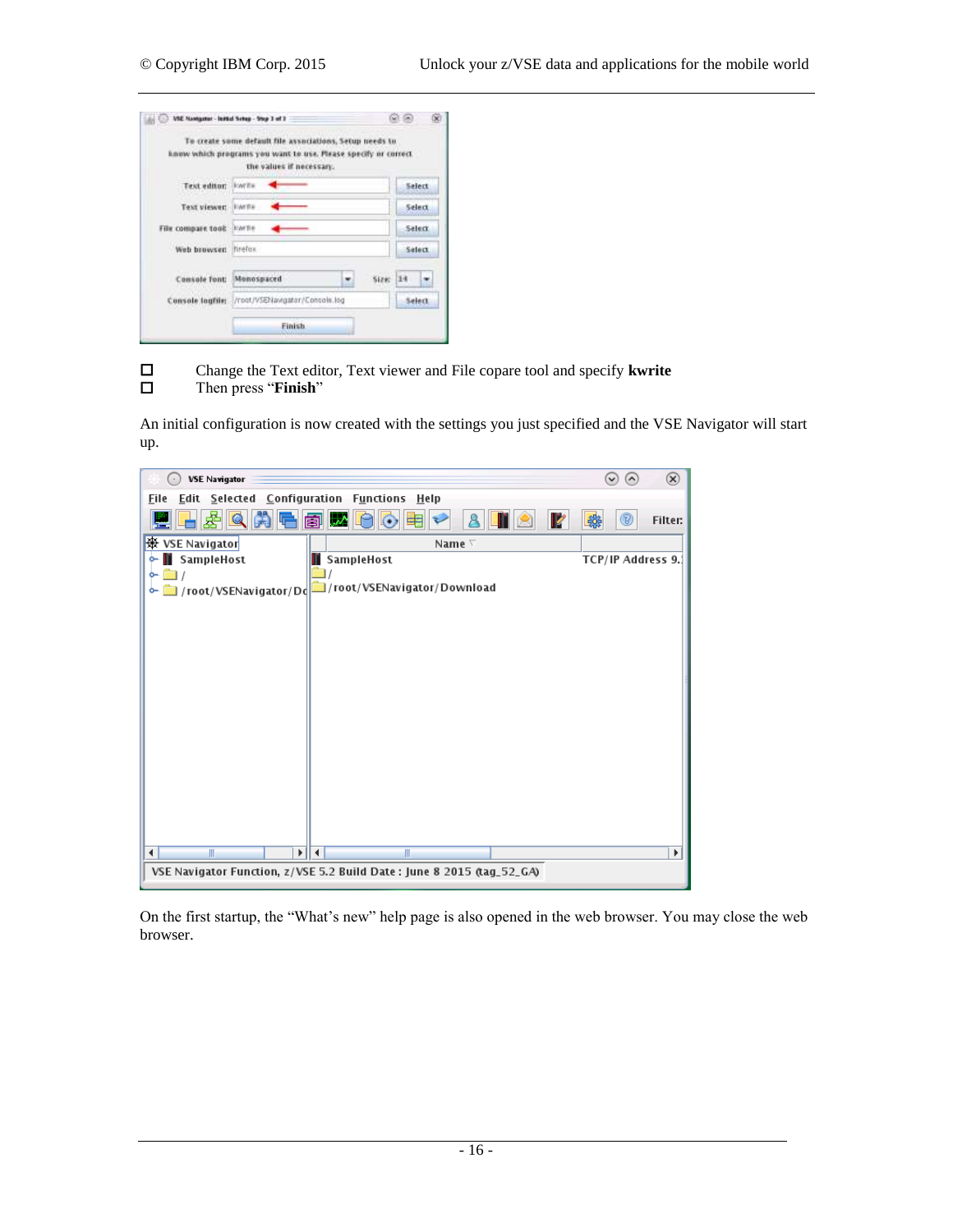## *4.3. Connect to the z/VSE System*

In order to connect to the z/VSE System open the Host Configuration dialog.

In the **menu bar**, select "**Configuration**" and then "**Hosts…**".

| Đ.                                                               | VSE Navigator - Combiguos Hosts |              |          |                  | Q           | œ |
|------------------------------------------------------------------|---------------------------------|--------------|----------|------------------|-------------|---|
| Host:                                                            | SampleHost                      |              | ÷        | Delete<br>New    |             |   |
| Settings                                                         |                                 |              |          |                  |             |   |
| Description                                                      |                                 | VSEWSHOP     |          |                  |             |   |
| TCP/IP Address                                                   |                                 | 192.168.18.4 |          |                  |             |   |
| Part.                                                            |                                 | 2893         | Detault. |                  | R           |   |
| Default user ID                                                  |                                 | TE01 +       |          | Use LDAP sign-on |             |   |
| Use SSL connection gou must then specify an SSL properties file) |                                 |              |          |                  |             |   |
| <b>SSL properties file:</b>                                      |                                 |              |          |                  |             |   |
|                                                                  |                                 |              |          | Edit             | File Dialog |   |
| Global timeout dn sec)                                           |                                 | 60           | Distault |                  |             |   |
| Sav e<br>Close                                                   | Help.                           |              |          |                  |             |   |

Either change the predefined "SampleHost" or create a new one by pressing the "New…" button.

- **□** Enter **VSEWSHOP** for the name of the host.<br>□ Enter 192.168.18.4 for the TCP/IP address of
- □ Enter 192.168.18.4 for the TCP/IP address of the host.<br>□ The port 2893 can be left unchanged.
- The port 2893 can be left unchanged.<br>□ Enter TExx for the Default user ID (x
- Enter **TExx** for the Default user ID (**xx** is your team number).
- Then press "**Save**" and the "**Close**".

You should now see your host in the top left corner of the VSE Navigator window.

Right click on the host and choose "**Connect**" in the popup menu.



You will be prompted for your VSE user-ID and password.

- Enter **TExx** for the user ID (**xx** is your team number should be already prefilled with what you have specified in the host configuration)
- Enter **teamxx** for the password ( $\mathbf{x} \times \mathbf{x}$  is your team number)<br>  $\Box$  Press "OK"
- Press "**OK**"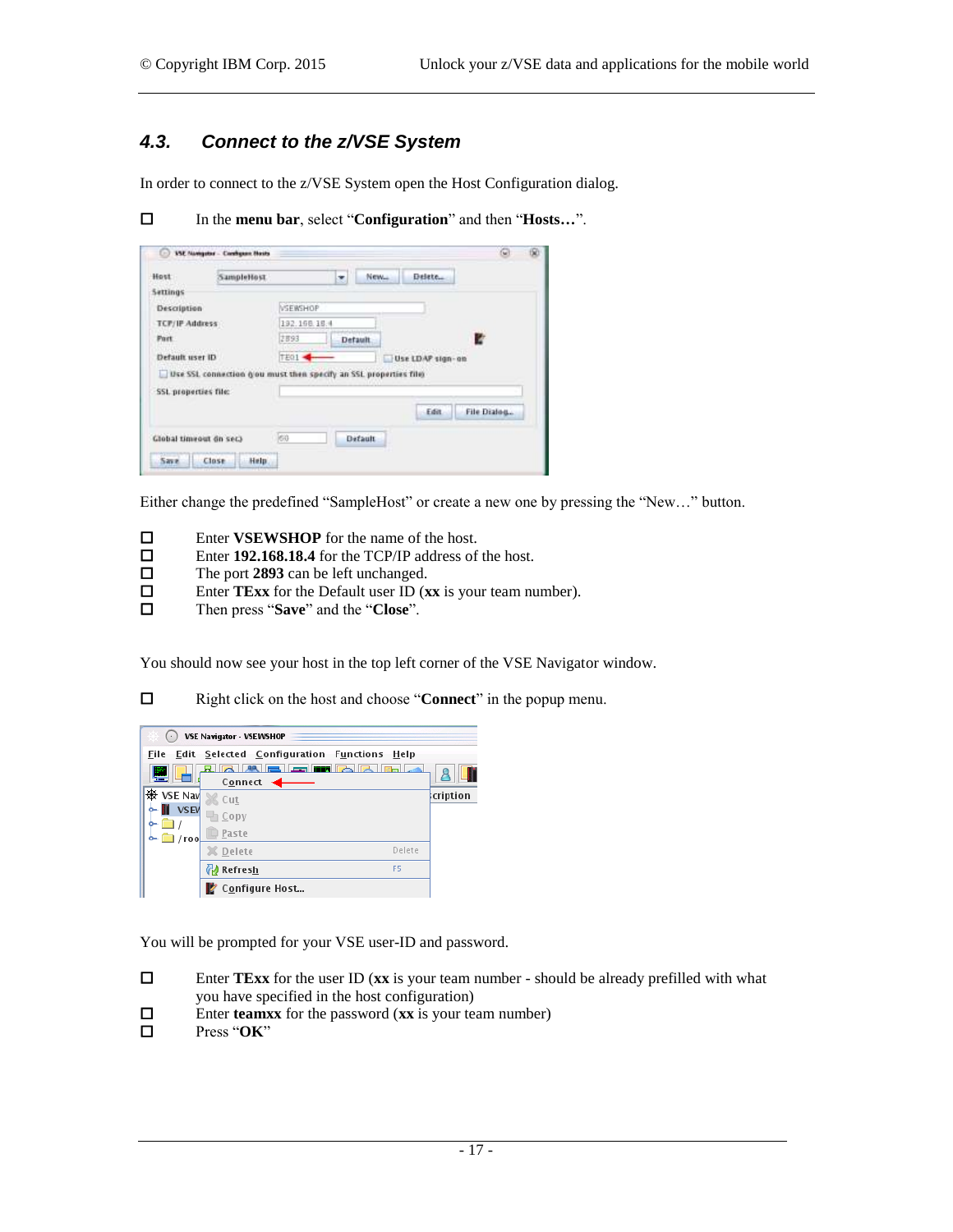

After a successful logon the host icon will now indicate that your are connmected.

#### **Click on the twisty in front of the host to expand the tree.**



### *4.4. Display VSAM data using the VSE Navigator*

We will now display the contents of the FLIGHT.ORDERING.FLIGHTS cluster with VSE Navigator.

Expand the tree on the left pane of VSE Navigator until you see the clusters contained in VSAM catalog VSESP.USER.CATALOG.

- Expand the host (if not already done).
- Expand **VSAM**.
- Expand **VSESP.USER.CATALOG**.
- □ Scroll down until you see the cluster FLIGHT.ORDERING.FLIGHTS.
- $\square$  Expand that cluster as well to see the MAPs:



Right-click the map **FLIGHTS\_MAP** and select "**Display VSAM data**"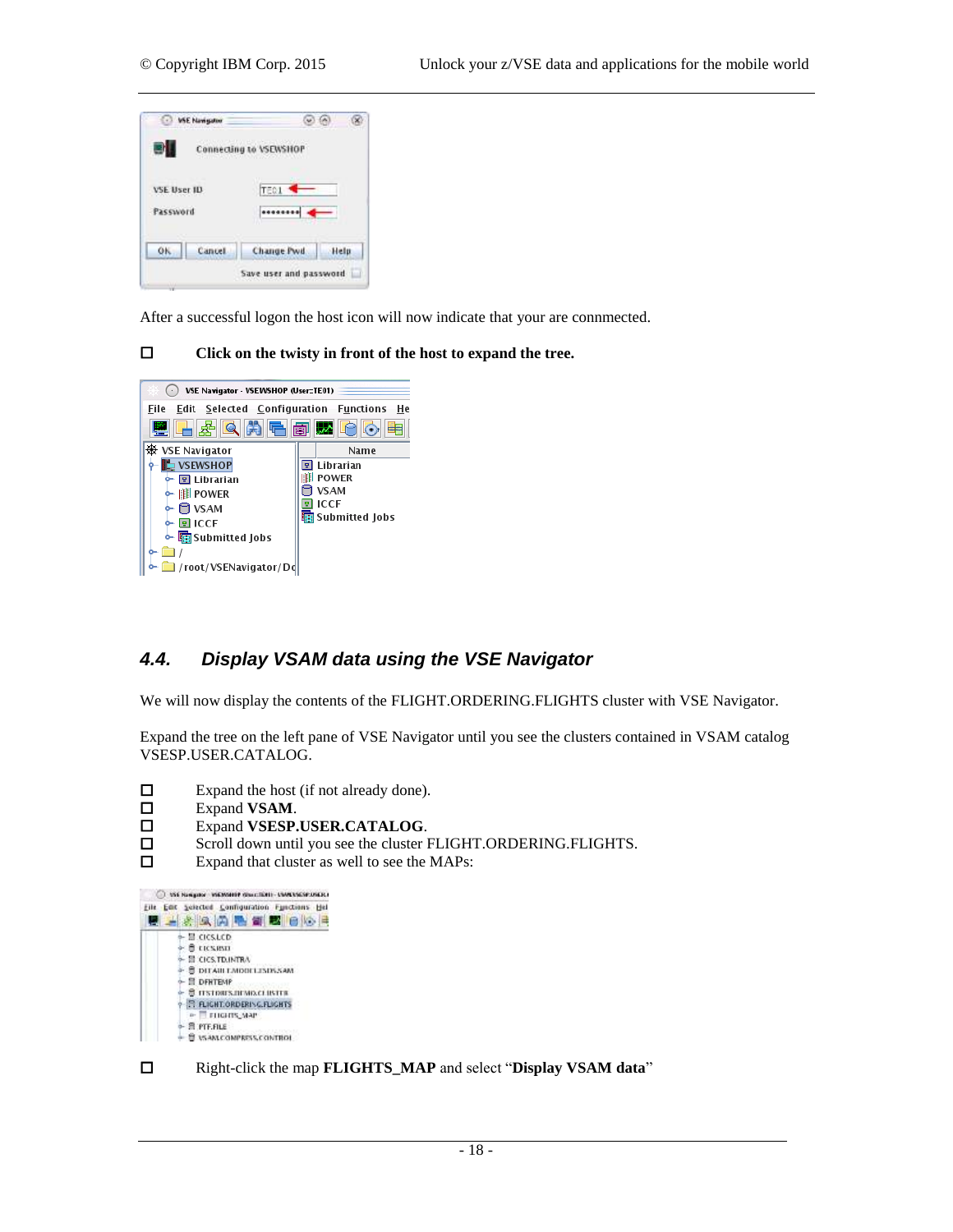| ► B FESTORES.DEMO.CLUSTER             |                          |
|---------------------------------------|--------------------------|
| <b>P- O FLIGHT.ORDERING.FLIGHTS</b>   |                          |
| $ \overline{\mathsf{H}}$ FLIGHT       | <b>Display VSAM data</b> |
| $- 10.$ PTF.FILE<br><b>D</b> VSAM.COM | Eut                      |
| VSAM.CON                              | <b>Copy</b>              |
|                                       |                          |

The next dialog allows you to specify a filter to display only those records that match the filter. We will **not** specify a filter and display all records.

#### Press "**Display data**" to continue.

| Display Dec.<br>Available map fields.                                                                                           | Fitter Value:                     |                          |               |
|---------------------------------------------------------------------------------------------------------------------------------|-----------------------------------|--------------------------|---------------|
| <b>FLIGHT, NUMBER</b>                                                                                                           |                                   |                          |               |
| START<br>DESTRATION:<br>DEPARTURE<br><b>ARRIVAL</b><br><b>SEATS</b><br><b>RESERVED</b><br>PRICE<br><b>ABLINE</b><br>Linkykwater | Type:<br><b>Operation:</b><br>OS. | <b>STRINGER</b><br>Dice. |               |
| <b>Filteric</b>                                                                                                                 |                                   | O ex                     | Ant           |
|                                                                                                                                 |                                   |                          | <b>Detete</b> |
| Use defined filters                                                                                                             |                                   |                          | $341 -$       |
|                                                                                                                                 |                                   |                          |               |
| Disation data                                                                                                                   | Cancel                            | <b>Help</b>              |               |

You will now see a list of records on the right pane of the VSE Navigator window.

|      | <b>FLIGHT_NUMBERSTART</b> | DESTINATION | <b>DEPARTURE AI</b> |  |
|------|---------------------------|-------------|---------------------|--|
| 34   | Munich                    | Stuttgart   | 17:10               |  |
| 123  | Atlanta                   | Los Angeles | 14:00               |  |
| 284  | Atlanta                   | Miami Beach | 07:40               |  |
| 1234 | Stuttgart                 | Atlanta     | 09:25               |  |
| 4711 | New York                  | Atlanta     | 12:00               |  |
|      |                           |             |                     |  |

This is the same data that you displayed with the VsamDisplayExample in chapter [3.4](#page-10-0) on pag[e 11.](#page-10-0) You should also see those flights that you and your collegues have added to the cluster when running the example.

You may now explore additional functions of VSE Navigator.

#### **Congratulations you have successfully finished this Workshop!**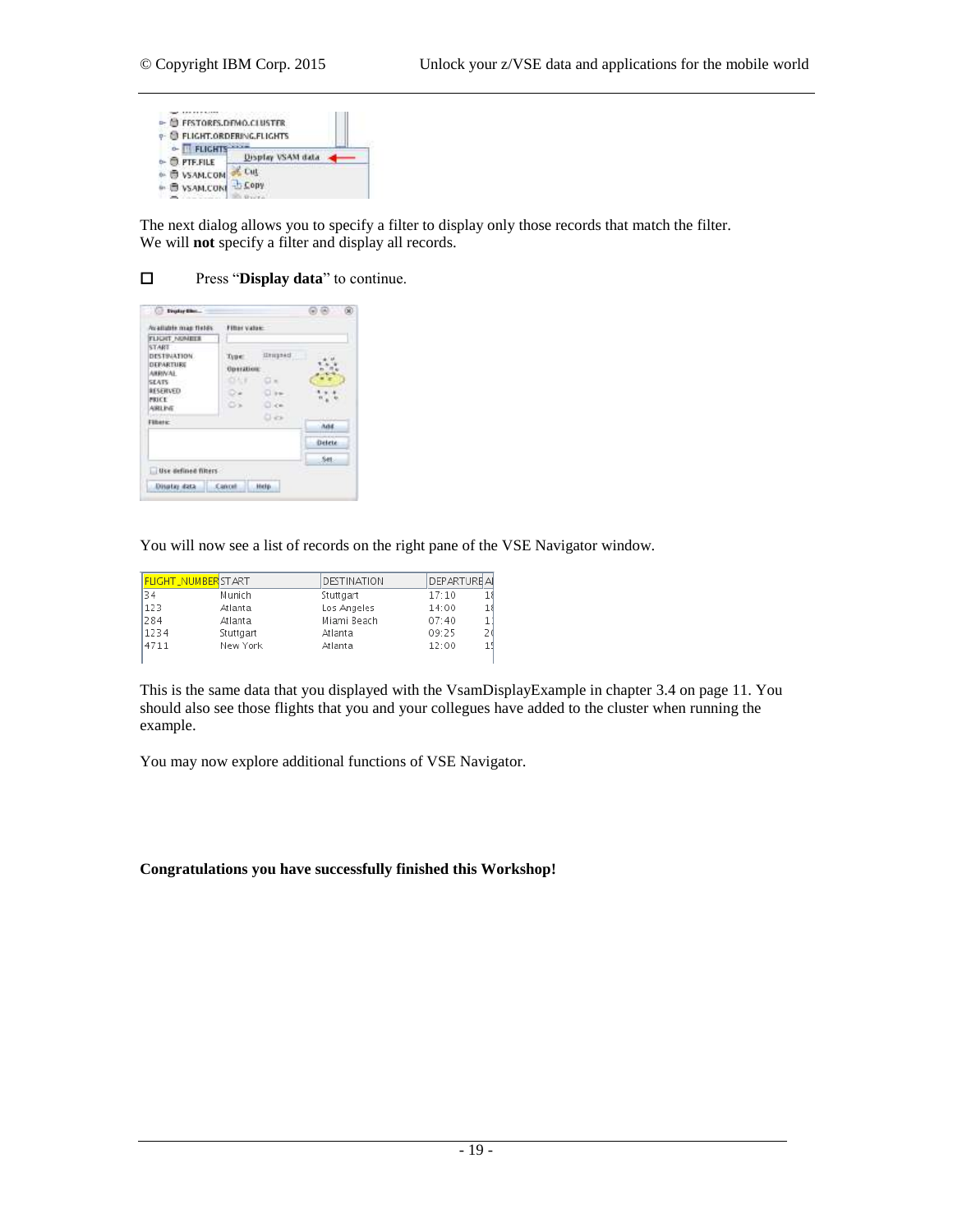## **5. Summary**

The following major steps are required to install the VSE Connector Client on a workstation:

- 1. **Install Java Runtime Environment (JRE) or Java Developer Kit (JDK)** Download from IBM or Oracle: <http://www.ibm.com/developerworks/java/jdk/index.html> <http://www.oracle.com/technetwork/indexes/downloads/index.html#java>
- 2. **Download the VSE Connector Client** WBOOK IESINCON.W from PRD2.PROD or <http://www.ibm.com/systems/z/os/zvse/downloads/#vsecon>
- 3. **Install the VSE Connector Client** Unzip the downloaded file. In a command line run setup.sh (Unix/Linux) or setup.bat (Windows).
- 4. **Download the VSE Navigator** <http://www.ibm.com/systems/z/os/zvse/downloads/#navi>
- 5. **Install the VSE Navigator** Unzip the downloaded file. In a command line run setup.sh (Unix/Linux) or setup.bat (Windows).

The steps to setup a Mobil First environment and develop a mobile application that accesses z/VSE data is described in more detail in the following whitepaper: <ftp://public.dhe.ibm.com/eserver/zseries/zos/vse/pdf3/GettingStartedWithMobileDevelopmentForVSE.pdf>

<span id="page-19-0"></span>The example project used in this whitepaper can be downloaded here: <ftp://public.dhe.ibm.com/eserver/zseries/zos/vse/download/skvssampPrj.zip>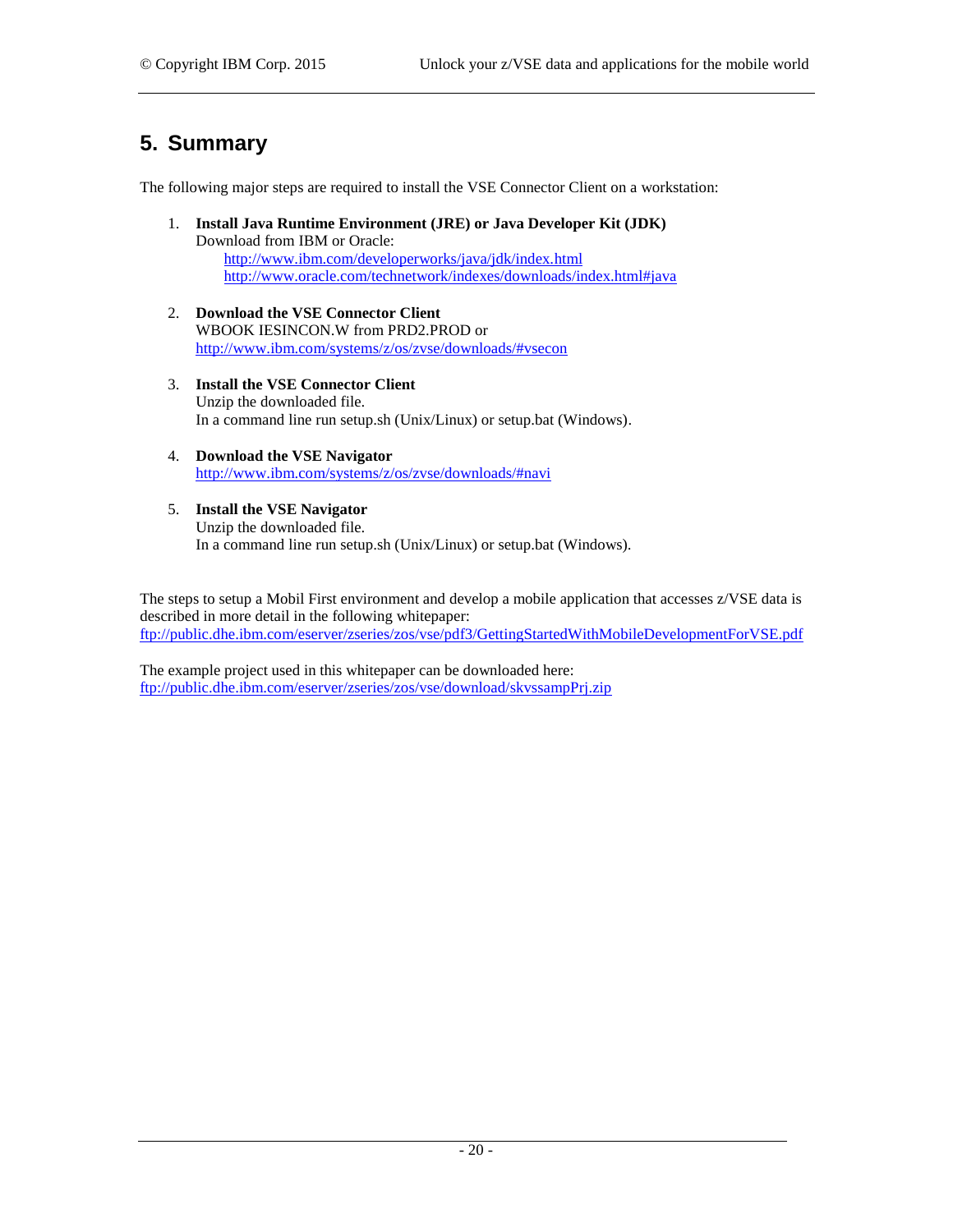## **Appendix A: Mapping of a VSAM Record for remote access**

You can access VSAM data in z/VSE using the Java-based Connector in different ways:

- With the Java classes provided by VSE Connector Client
- With the VSAM JDBC driver provided as part of the VSE Connector Client
- Through the z/VSE Script Connector

The access to a VSAM file can then be done **in batch** or via **CICS**. For batch, the VSE Connector Server running on the z/VSE system opens the VSAM file directly. If the VSAM file is already open by one or more CICS regions, you can alternatively access the VSAM files through a CICS system using the VSAMvia-CICS service. Here the VSAM file is opened by CICS, and the VSE Connector Server routes the access requests to CICS and lets it perform the access. This avoids sharing problems when the file is not defined as SHARE 4.



The z/VSE Connector Client provides the z/VSE Java class library, online documentation and programming reference (JavaDoc), and many samples including Java source code for writing web applications like applets, servlets, Enterprise Java Beans (EJBs) as well as mobile applications using the IBM MobileFirst platform.

For accessing VSAM data you must provide a mapping that defines the structure of a VSAM record for the access via the connectors. The mapping contains information about the fields that a records consists of and the field's attributes, such as offset within the record, length in bytes and the data type. The data type is important to allow the connectors to perform proper data translation (EBCDIC/ASCII, packed decimal, etc).

Typically record structures are defined in COBOL copybooks for your application programs.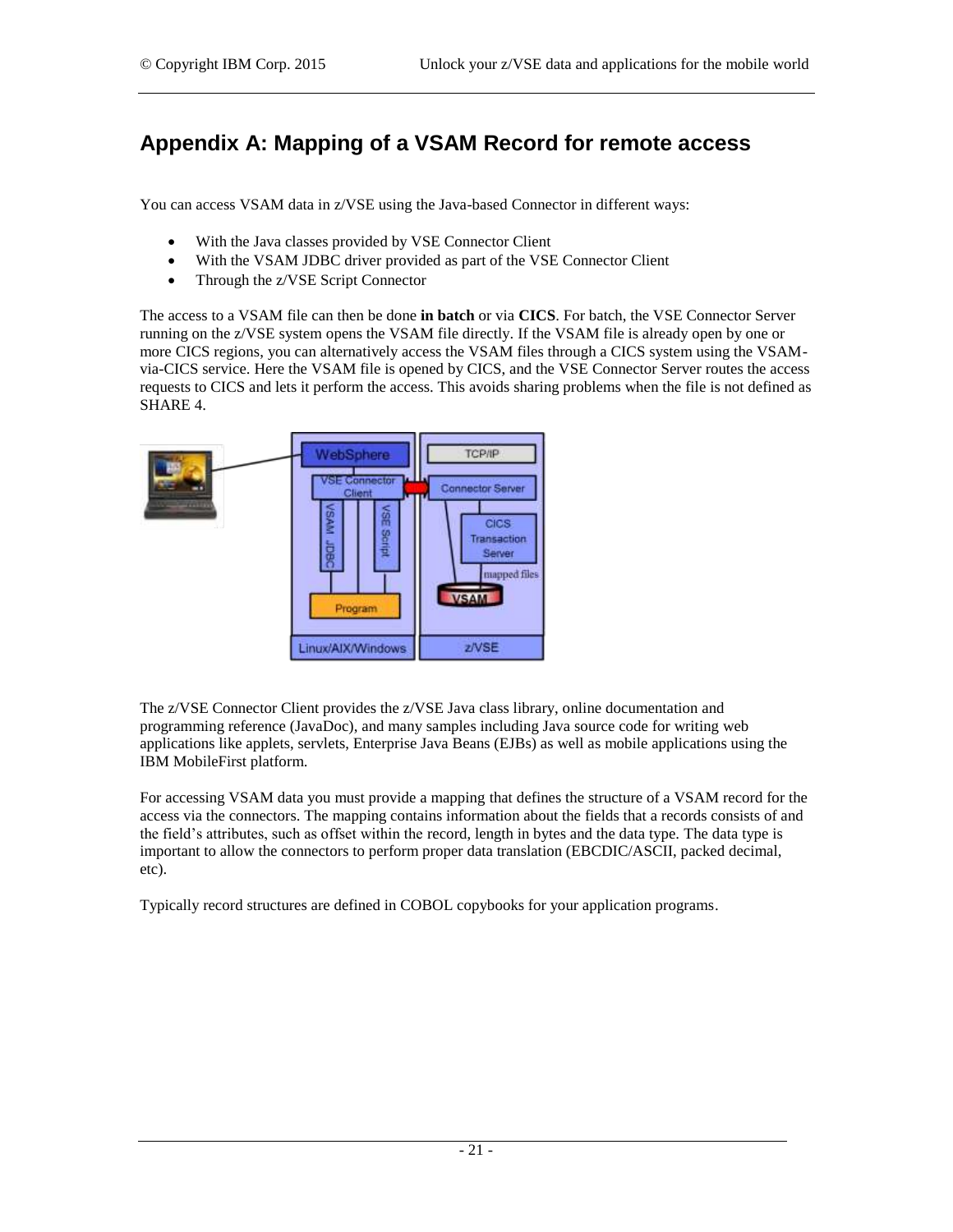VSE/VSAM Record structure (i.e. from EMPPROG.COBOL Copy book).



#### **Mapping characteristics:**

- No changes to VSAM data
- Mapping information stored in a repository in a VSAM cluster (VSE.VSAM.MAPPING.DEFS)
- Possible data types:
	- o String
	- o Binary,
	- o Signed integer number
	- o Unsigned integer number
	- o Packed decimal number
	- o Zoned decimal numbers
- Multiple maps and views (subset of map fields) can be defined per VSAM cluster

The mapping of a VSAM cluster can be done using:

- o IDCAMS RECMAP command on z/VSE
- o VSE Navigator or a self-written Java program
- o VSAM Maptool [\(http://www.ibm.com/systems/z/os/zvse/downloads/index.html#maptool\)](http://www.ibm.com/systems/z/os/zvse/downloads/index.html#maptool)

The definition of a set of fields for a VSAM record is called the **map** (similar to a relational table definition). The elements of a map are **fields** or columns. A subset of the fields can be grouped in a **view**, were a view refers to columns of a map rather than having definitions of the fields itself. Multiple maps and views can be defined for a VSAM cluster.

#### **Mapping for the VSAM cluster FLIGHT.ORDERING.FLIGHTS that is used in this workshop**

The structure of the record is defined by the following COBOL copybook:

|  | 03 FLIGHTS-MAP. |                |                  |
|--|-----------------|----------------|------------------|
|  | 05 FLIGHTNUMBER | PIC 9(8) COMP. |                  |
|  | 05 START        | PIC $X(20)$ .  |                  |
|  | 05 DESTINATION  | PIC $X(20)$ .  |                  |
|  | 05 DEPARTURE    | PIC $X(5)$ .   |                  |
|  | 05 ARRIVAL      | PIC $X(5)$ .   |                  |
|  | 05 SEATS        | PIC 9(8) COMP. |                  |
|  | 05 RESERVED     | PIC 9999.      |                  |
|  | 05 PRICE        |                | PIC 9(6) COMP-3. |
|  | 05 AIRLINE      | PIC $X(20)$ .  |                  |

This results in the following mapping: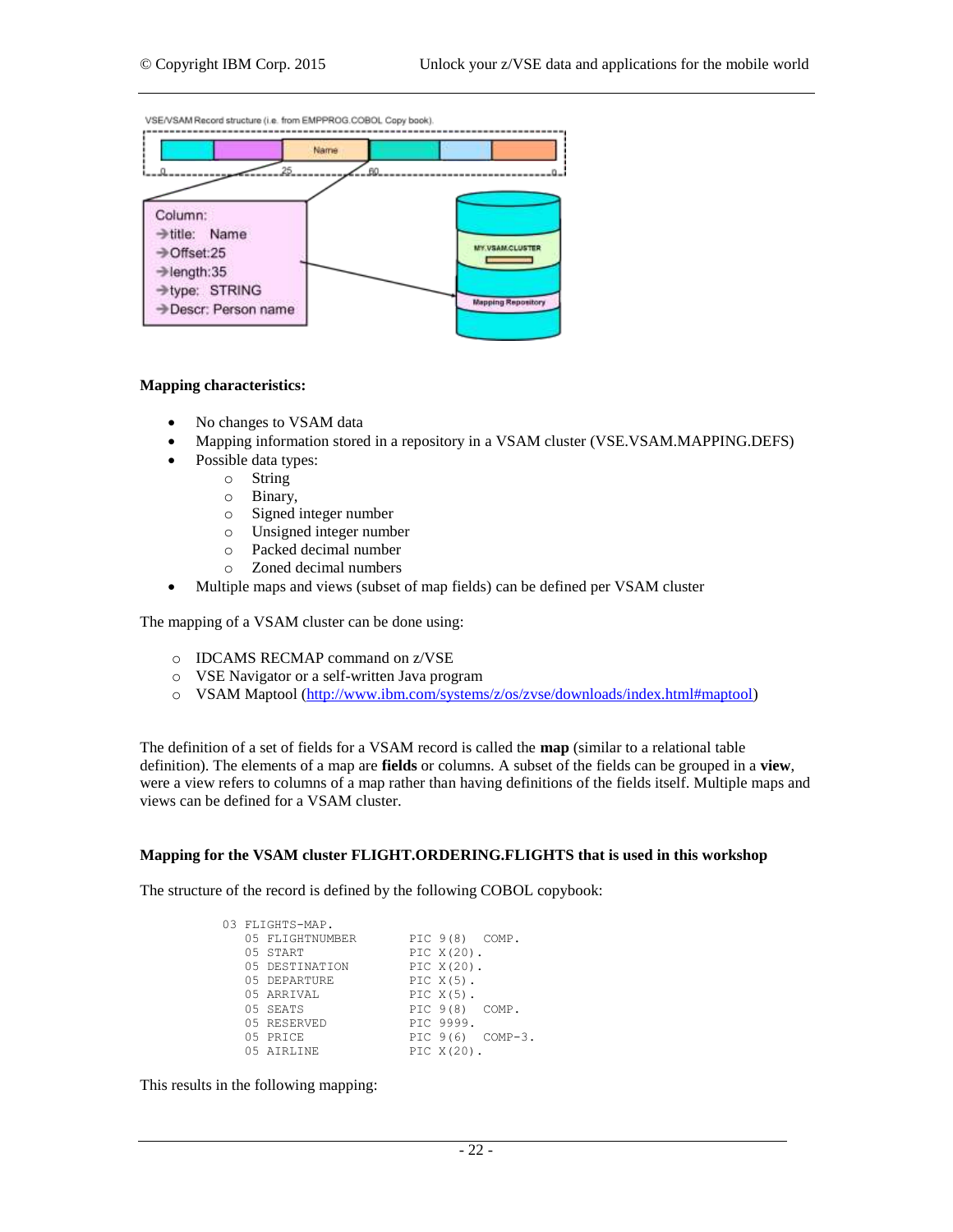| <b>Field name</b>    | <b>Offset</b> | Length         | Type            | <b>VSAM-Key</b> | <b>Description</b>       |
|----------------------|---------------|----------------|-----------------|-----------------|--------------------------|
| <b>FLIGHT NUMBER</b> | $\Omega$      | 4              | <b>UNSIGNED</b> | Yes             | Flight number            |
| <b>START</b>         | 4             | 20             | <b>STRING</b>   | N <sub>0</sub>  | Departure city/airport   |
| <b>DESTINATION</b>   | 24            | 20             | <b>STRING</b>   | No              | Destination city/airport |
| <b>DEPARTURE</b>     | 44            |                | <b>STRING</b>   | N <sub>0</sub>  | Departure time (hh:mm)   |
| ARRIVAL              | 49            |                | <b>STRING</b>   | N <sub>0</sub>  | Arrival time (hh:mm)     |
| <b>SEATS</b>         | 54            | 4              | <b>UNSIGNED</b> | N <sub>0</sub>  | Number of seats in total |
| <b>RESERVED</b>      | 58            | $\overline{4}$ | <b>UZONED</b>   | N <sub>0</sub>  | Number of reserved seats |
| <b>PRICE</b>         | 62            | $\overline{4}$ | <b>PACKED</b>   | N <sub>0</sub>  | Ticket price             |
| <b>AIRLINE</b>       | 66            | 20             | <b>STRING</b>   | N <sub>0</sub>  | Name of the airline      |

Download the VSAM Maptool from

<http://www.ibm.com/systems/z/os/zvse/downloads/index.html#maptool> and install it (works similar to the VSE Connector Client installation performed in Chapter [3.1](#page-5-0) on pag[e 6\)](#page-5-0).

Then start it (either using the desktop icons, or by executing run.sh in the installation directory of VSAM Maptool). You will see the following dialog box:

| Please choose:                       |
|--------------------------------------|
| Create new map                       |
| lmport a map from                    |
| ◯ VSAM map on VSE host<br>○ XML file |
| Cobol copybook<br>O PLX file         |
| <b>Skip Control Chars</b>            |
| <b>Start</b><br>Exit                 |

Choose "**Import a map from**" and "**Cobol copybook**" and press the "**Start**" button.

A file chooser dialog will appear where you choose the copybook file (e.g. Flights.cb). This will import the copybook into the VSAM Maptool. A window containig a list of imported fields is shown:

| Fieldriame          | Longh   | Officet | Type               | DecPos: |                              | Description     |
|---------------------|---------|---------|--------------------|---------|------------------------------|-----------------|
| <b>FLIGHTNUMBER</b> |         |         | <b>D LINSIGNED</b> |         | <b><i>D5 FUGHTMANDER</i></b> | PIC BIBI COMP   |
| <b>START</b>        | 20      |         | 4 STRING           |         | 05 START                     | PIC X(20).      |
| <b>DESTINATION</b>  | 20      |         | 24 STRING          |         | 05 DESTINATION               | PIC X(20).      |
| DEPARTURE           | в       |         | 44 STRING          |         | 05 DEPARTURE                 | <b>FIC X(5)</b> |
| ARRIVAL:            |         |         | 49 STRING          |         | 05 ARRIVAL                   | PIC XIST        |
| <b>SEATS</b>        |         |         | 54 UNISIGNED       |         | 05 SEATS                     | PIC 9(8) COMP.  |
| RESERVED            |         |         | 58 UZONED          |         | 05 RESERVED                  | PIC 9999        |
| PRICE               |         |         | 62 PACKED          |         | 05 PRICE                     | PIC 9(6) COMP-3 |
| AIRC INE            | $^{20}$ |         | 66 STRING          |         | 05 AIRLINE                   | PIC X(20).      |
| Field options       |         |         | Map options        |         |                              |                 |
| Append              | Edit    |         | Lookup a field     |         | Export                       | Import new      |
| <b>Insert</b>       | Dekete. |         | Change map info    |         | Actigns                      | Exit.           |

Verify the field definition. In order to store the map into the mapping repository on z/VSE, press "**Export**".